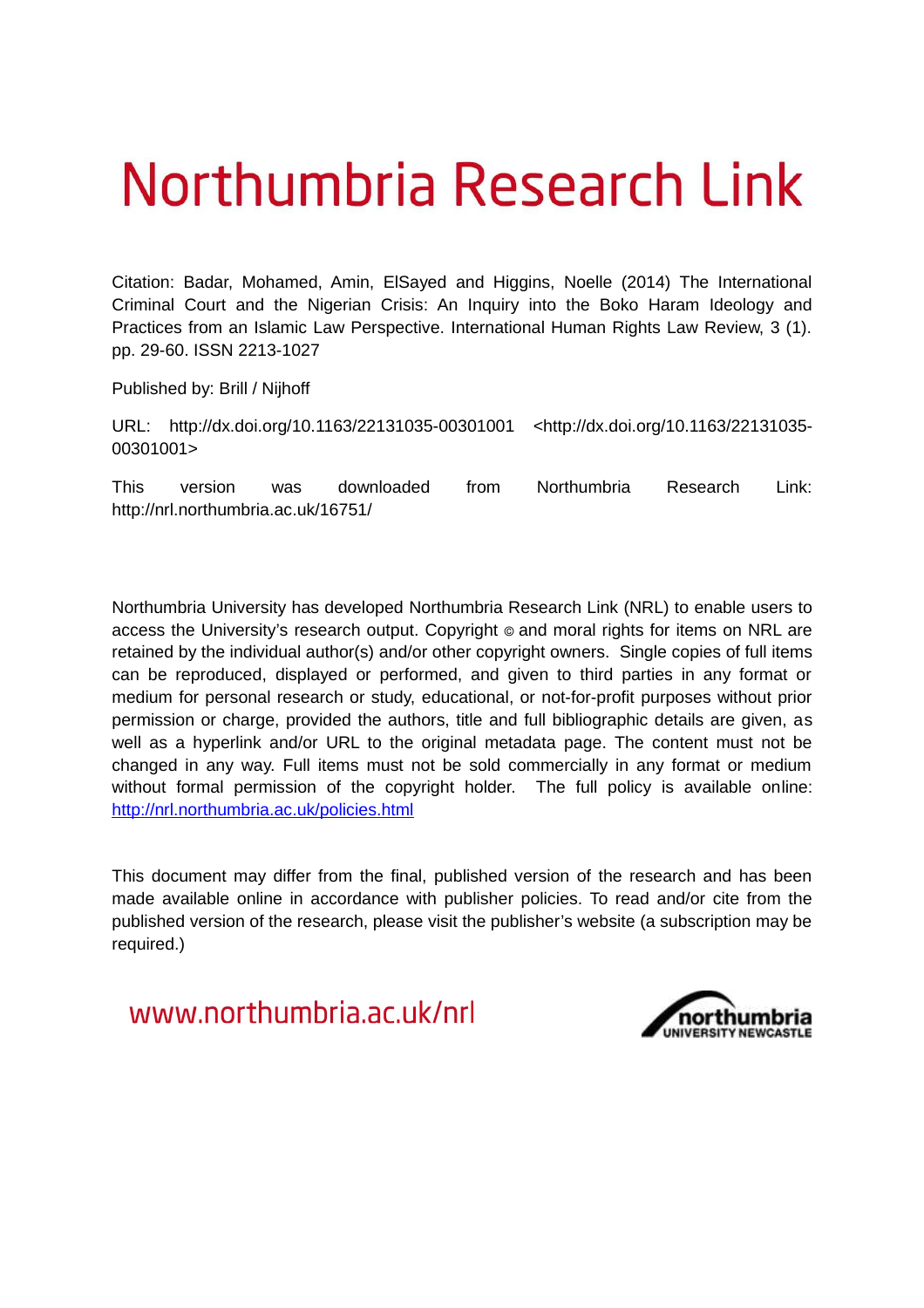# **The International Criminal Court and the Nigerian Crisis: An Inquiry into the Boko Haram Ideology and Practices from an Islamic Law Perspective**

#### **Mohamed Elewa Badar**

a) Reader in Comparative and International Criminal Law and Islamic Law, Northumbria Law School, Northumbria University, Newcastle, UK mohamed.badar@northumria.ac.uk

#### **ElSayed M. A. Amin**

b) Post Doctoral Fellow at SOAS Centre of Islamic Studies, Universiti Brunei Darussalam; Assistant Professor of Islamic Studies in English, Al-Azhar University, Cairo[. elsayed.amin@ubd.edu.bn](mailto:elsayed.amin@ubd.edu.bn)

#### **Noelle Higgins**

**\_\_\_\_\_\_\_\_\_\_\_\_\_\_\_\_\_\_\_\_\_\_\_\_\_\_\_\_\_\_\_\_\_\_\_\_\_\_\_\_\_\_\_\_\_\_\_\_\_\_\_\_\_\_\_\_\_\_\_\_\_\_\_\_\_\_\_\_\_\_\_\_** 

c) Lecturer, Irish Centre for Human Rights, National University of Ireland, Galway [noelle.higgins@nuigalway.ie](mailto:noelle.higgins@nuigalway.ie) 

#### **Abstract**

Since its foundation in 1999 Boko Haram has carried out numerous acts of violence on the territory of Nigeria. The Office of the Prosecutor (OTP) of the International Criminal Court (ICC) has been monitoring the violence between Boko Haram and Nigerian armed forces as part of a preliminary investigation. It has stated that there is reason to believe that Boko Haram is responsible for war crimes and crimes against humanity and that the violence between Boko Haram and the armed forces has reached the level of an armed conflict of noninternational character under international law. This paper assesses certain types of behaviour of Boko Haram from an Islamic law perspective and examines whether Islamic law condemns or justifies such acts. Arguably, it would help the ICC in asserting the legitimacy of its judgments, if it was able to prove that such judgments are compatible with the legal and belief system recognised by the actors at trial. In turn it would enable the Court to deal with at least some of the criticism aimed at it, for being an imperialistic institution.

#### **Keywords**

International Criminal Court; Boko Haram in Nigeria; Islamic law (Shari'a); *jihādī* ideology; martyrdom; suicide bombings; inciting to and committing suicide; terrorism; *hirābah*; *takfīr*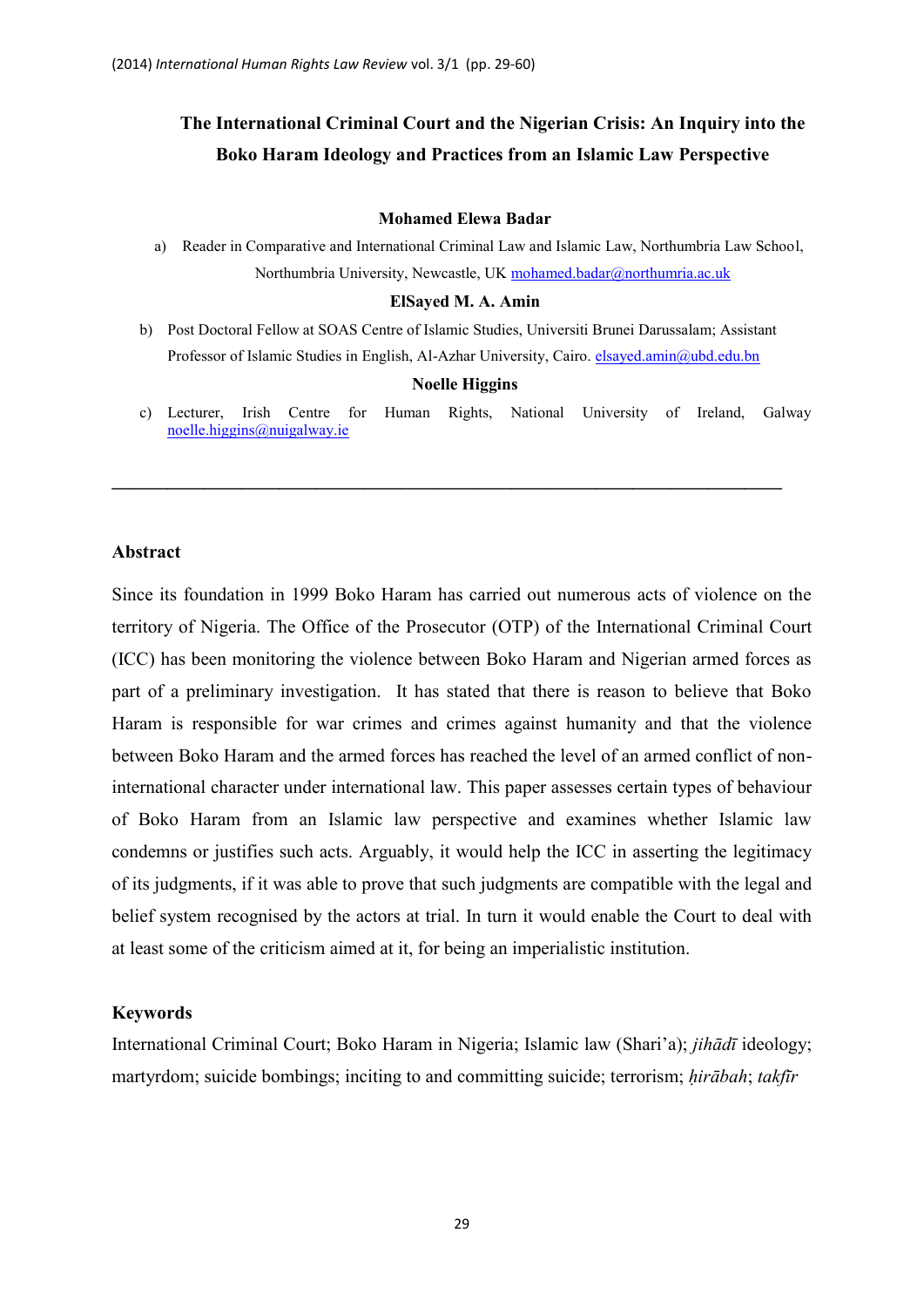#### **1 Introduction**

Nigeria ratified the Rome Statute<sup>1</sup> on 27 September 2001. During the period up to, and inclusive of, 1 June 2013, the Office of the Prosecutor (OTP) of the International Criminal Court (ICC) received 65 communications under Article 15 of the Rome Statute in relation to Nigeria. 28 of these were included in the preliminary examination.<sup>2</sup> The Court publicly announced that it was undertaking a preliminary examination into events in Nigeria on 18 November 2010. At the invitation of the Attorney-General and Minister for Justice, the OTP undertook a mission to Nigeria in July 2012, and gathered information on the attacks which had been attributed to Boko Haram.<sup>3</sup> Following on from this mission, the OTP determined that there was a reasonable basis to believe that since 2009 Boko Haram has committed acts constituting the crimes against humanity of murder under Article 7(1)(a) of the Rome Statute and persecution under Article  $7(1)(h)$  of the Statute.<sup>4</sup> According to the OTP 2012 Report, since 2009 the group has 'launched a widespread and systematic attack that has resulted in the killing of more than 1,200 Christian and Muslims [sic] civilians in different locations throughout Nigeria.<sup>5</sup> With regard to war crimes, the OTP in its recent Report on Preliminary Examination Activities  $2013$ , determined that an armed conflict of non-international character did exist on the territory of Nigeria between the Nigerian security forces and Boko Haram and it was consequently proceeding with the investigation with regard to both crimes against humanity and war crimes.

This paper will tackle some important questions about the *jihādī* ideology and practices of Boko Haram from an Islamic law perspective and will examine whether Islamic law condemns or justifies such acts. Among these questions are the following: Can members of

<sup>\*</sup> A version of this paper was presented by Dr. Mohamed Elewa Badar as part of the Guest Lecture Series of the Office of the Prosecutor of the International Criminal Court, 30 January 2014.

<sup>1</sup> Rome Statute of the International Criminal Court, 1998, A/CONF.183/9

<sup>&</sup>lt;sup>2</sup> See International Criminal Court, 'Nigeria', available online at

 <sup>&</sup>lt;http://www.icc-

cpi.int/en\_menus/icc/structure%20of%20the%20court/office%20of%20the%20prosecutor/comm%20and%20ref /pe-ongoing/nigeria/Pages/nigeria.aspx> (visited 19 September 2013).

<sup>3</sup> See Office of the Prosecutor, 'Report on Preliminary Examination Activities 2012', available online at <http://www.icc-

cpi.int/EN\_Menus/icc/structure%20of%20the%20court/office%20of%20the%20prosecutor/comm%20and%20r ef/pages/report-on-preliminary-examination-activities-2012.aspx> (visited 9 September 2013), at para. 93.

<sup>&</sup>lt;sup>4</sup> See The Office of the Prosecutor, 'Situation in Nigeria Article 5 Report', available online at <http://www.icccpi.int/iccdocs/PIDS/docs/SAS%20-%20NGA%20-%20Public%20version%20Article%205%20Report%20-  $\frac{\sqrt{2005}}{\sqrt{2005}}$  20August%202013.PDF> (visited 18 September 2013), at para. 15.

<sup>5</sup> Ibid at para. 15 and see also paras 46-51

<sup>6</sup> Office of the Prosecutor, *supra* n 3, at paras 214-218.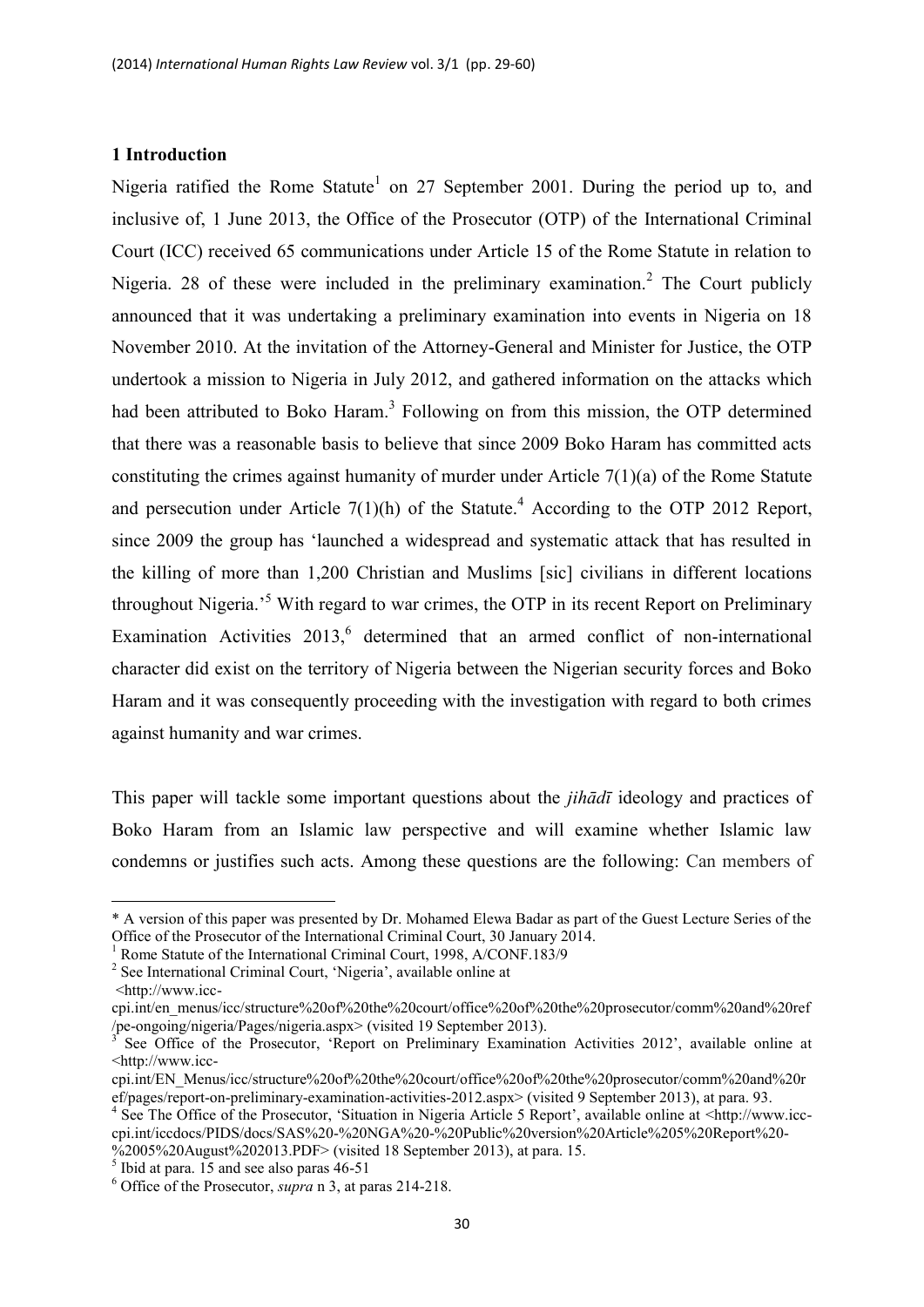Boko Haram claim that they are immune from prosecution as these crimes were committed during the context of *jihād*? Who can declare *jihād* and against whom this can be declared? Are the alleged crimes committed by these groups prohibited under Islamic law? Answers to these questions will provide important guidance to the ICC as it proceeds with the Nigerian situation. In the past the Court has been heavily criticised as an imperialist institution, imposing a Westernised view of justice on African states. In order to counter some of these criticisms the Court needs to be open to an analysis of the implementation of Shari'a law in situations and cases where it is relevant, such as in Nigeria. This will help to legitimise the Court's decisions and judgments.

Section 2 of this paper traces the rise of Boko Haram in Nigeria and discusses the motivations of this group. It describes some of its violent activities and the reactions of the Nigerian government and armed forces. It also explores the incorporation of Shari'a based rules into the Nigerian legal system. Section 3 provides an analysis of Boko Haram's *jihādī* ideology, how the practice of suicide attacks was misrepresented as martyrdom to the impressionable followers of this group, and the criminal liability of those who incited the commission of such attacks under Islamic law.

## **2 Nigeria and the Rise of Boko Haram**

Nigeria is a federation of 36 states, and a federal capital territory of Abuja, with 168 million inhabitants; making it the most populous country in Africa.<sup>7</sup> It has almost 350 ethnic groups, speaking about 250 different languages. $8$  About 50% of the population are Muslim, 40% are Christian, and 10% follow traditional African religions.<sup>9</sup> Most Muslims live in North-Nigeria, whereas Christians and the traditional African religions believers inhabit the southern half of the country.<sup>10</sup> The southern part of the country has primarily been influenced by western politics, education, culture and economy.<sup>11</sup>

.<br>-

<sup>7</sup> T Brinkel and S Ait-Hida, 'Boko Haram and Jihad in Nigeria' (2012) 40 *South African Journal of Military Studies* 1-21, at 7. See also The Office of the Prosecutor, *supra* n 3, at para.18.

<sup>8</sup> Brinkel and Ait-Hida, *supra* n 7, 8.

<sup>&</sup>lt;sup>9</sup> Ibid.

 $10$  Ibid.

<sup>&</sup>lt;sup>11</sup> Ibid: See also CRS Report for Congress, 'Nigeria: Current Issues', available online at <http://fpc.state.gov/documents/organization/102651.pdf> (visited 19 June 2013), 11.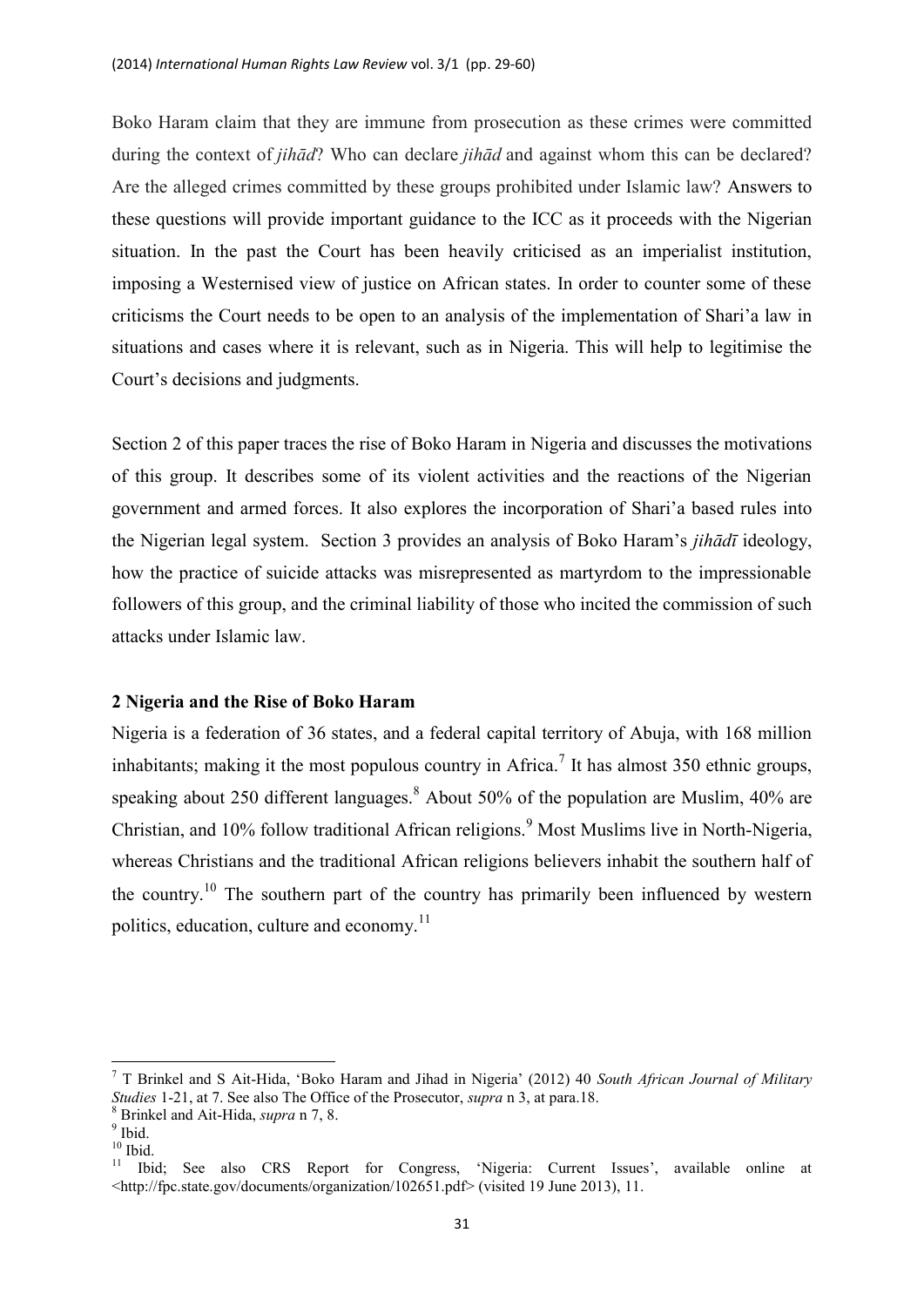The political history of Nigeria 'has been dotted with images of violent conflagrations and acts of terrorism<sup>'12</sup> since colonial times and inter-communal and ethnic violence have continued to define the State's history since independence in 1960.<sup>13</sup> Since 1999, central and northern parts of Nigeria, which had previously been relatively peaceful,  $14$  have been affected by serious inter-communal political and sectarian and religious violence.<sup>15</sup> The main causes include ethnic and or religious divisions in the states, as well as a struggle for political power, poverty and unemployment.<sup>16</sup> A US National Council Intelligence report from 2005 predicted that Nigeria would disintegrate within 15 years<sup>17</sup> and 'to many public commentators and even some prominent Nigerian leaders, the country is cascading towards becoming a failed state.<sup>18</sup> This all has as a consequence that 'many Muslims are becoming increasingly sceptical about a system that has brought them little benefit and has served well the interests of the established elite.<sup>19</sup> They would therefore, as noted by Brinkel and Ait-Hida, 'show an alternative to the dominant political culture by leading an exemplary life that is marked by austerity, community service and rejection of corruption.<sup> $20$ </sup>

# **2.1** *The Rise of Boko Haram*

Against the background of state failure, poverty and unemployment, the radical group of Boko Haram emerged in the mid-1990s.<sup>21</sup> According to the then Nigerian Director of Defence Information, Colonel Mohammed Yerima, the sect has existed since 1995 under the leadership of Abubakah Lawan. The group later came under the control of Mohammed

<sup>&</sup>lt;sup>12</sup> O Osumah, 'Boko Haram Insurgency in Northern Nigeria and the Vicious Cycle of Internal Insecurity' (2013) 24:3 *Small Wars and Insurgencies* 536-560, 537.

<sup>13</sup> I Aghedo and O Osumah, 'The Boko Haram Uprising: How Should Nigeria Respond?'(2012) 33:5 *Third World Quarterly* 853-869.

<sup>&</sup>lt;sup>14</sup> A Epelle, 'Challenges and Solutions to Ethno-religious Conflicts in Nigeria: Case Study of the Jobs Crisis' (2011) 13:5 *Journal of Sustainable Development in Africa*, 109-124, 109.

<sup>15</sup> FC Onuoha, 'The Islamist Challenge: Nigeria's Boko Haram Crisis Explained' (2010) 19 *African Security Review* 54-67, at 54. See also GJ Weimann, *Islamic Criminal Law in Northern Nigeria: Politics, Religion, Judicial Practice* (Amsterdam University Press, Amsterdam 2010), 147.

<sup>16</sup> The Office of the Prosecutor*, supra* n 3, at para. 77-80.

<sup>17</sup> O Agbaje, 'The US Intelligence Report', *The Guardian*, Tuesday 14 June 2005, 65.

<sup>18</sup> O Osumah, *supra* n 12.

<sup>19</sup> D Isaacs, 'Islam in Nigeria: simmering tensions', *BBC News*, 24 September 2003. Available at [<http://news.bbc.co.uk/1/hi/world/africa/3155279.stm>](http://news.bbc.co.uk/1/hi/world/africa/3155279.stm) (visited 9 September 2013).

<sup>20</sup> See T Brinkel and S Ait-Hida, *supra* n 7, 5; R Loimeier, 'Boko Haram: The Development of a Militant Religious Movement in Nigeria' (2012) 2-3 *African Spectrum* 137-155; O Osumah, *supra* n 12 and D Agbiboa, 'Why Boko Haram Exists: The Relative Deprivation Perspective' (2013) 3:1 *African Conflict and Peacebuilding Review* 144-157.

<sup>&</sup>lt;sup>21</sup> T Brinkel and S Ait-Hida, *supra* n 7, 10; On the establishment and development of Boko Haram, see generally O Osumah, *supra* n 12 and JP Pham, 'Boko Haram's Evolving Threat' (2012) 20 *Africa Security Brief* 1-8.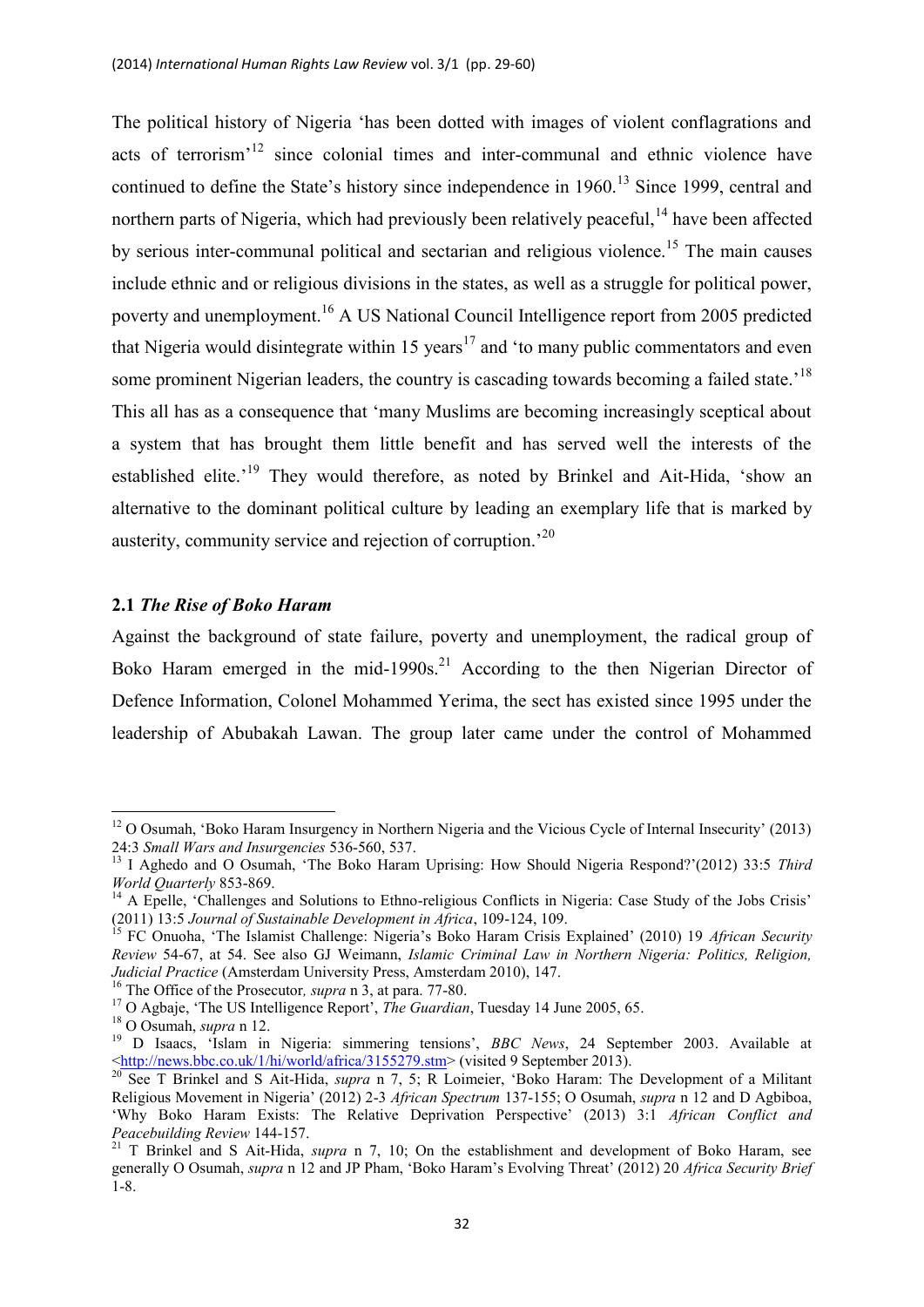Yusuf, and became rooted in the Islamic Yusuifyya.<sup>22</sup> Mohammed Yusuf was a charismatic preacher of violent, extreme Islam, and was responsible for radicalisation of Boko Haram.<sup>23</sup> However, following the revolt of 2009 – the attempt to overthrow the authority of the state – he was captured and brutally killed in police custody.<sup>24</sup> After his death, Abubakar Shekau became the new leader.<sup>25</sup> However, reports of his death were published in August 2013.<sup>26</sup>

The sect itself was founded in Maiduguri but moved in 2004 to Kanamma, in the federal state of Yobe, which is close to the border with Niger.<sup>27</sup> Since then, this has been the base from which Boko Haram has organised its assaults.<sup>28</sup> The sect is financed by a number of sources of income, including contributions by members of the sect and donations by politicians, government functionaries and organisations within Nigeria, $^{29}$  and from abroad.<sup>30</sup>

Boko Haram has over 280,000 members across the 19 states of North Nigeria, Chad and Sudan. $31$  Most members of the sect are young boys and men who moved from the rural areas to urban areas, in search for a better life.<sup>32</sup> As a result of unemployment in the cities, many of them ended up attending school, such as Almajiri, which provides cheap education and imbues the young boys with a radical interpretation of Islam, thus preparing them to contribute in ethno-religious conflicts.<sup>33</sup> Therefore, 'Boko Haram provided the disenchanted with a platform from which to attack the system which they believe is largely responsible for their situation.'<sup>34</sup> Members behave as if they belong to a religious sect, pray in their own mosques, do not mix with the local residents and are recognised by their long beards and

<sup>22</sup> T Brinkel and S Ait-Hida, *supra* n 7, 10.

 $23$  Ibid.

<sup>24</sup> FC Onuoha, *supra* n 15, 60.

<sup>25</sup> T Brinkel and S Ait-Hida, *supra* n 7, 11.

<sup>&</sup>lt;sup>26</sup> BBC News, 'Abubakar Shekau of Nigeria's Boko Haram "may be dead"', 19 August 2013. Available online at  $\leq$ http://www.bbc.co.uk/news/world-africa-23761048> (visited 19 September 2013). A Nigerian intelligence report stated that Shekau was shot on 30 June 2013 when soldiers raided a Boko Haram base at Sambisa Forest in north-eastern Nigeria and died in July or August 2013. However, Boko Haram has not commented on this report.

<sup>27</sup> FC Onuoha, *supra* n 15, 55.

<sup>28</sup> T Brinkel and S Ait-Hida, *supra* n 7, 10.

 $29$  Ibid.

<sup>30</sup> FC Onuoha, *supra* n 15, 56.

<sup>31</sup> Ibid, 58.

<sup>32</sup> Ibid, 62.

<sup>&</sup>lt;sup>33</sup> T Brinkel and S Ait-Hida, *supra* n 7, 9; A Walker, 'What is Boko Haram?'(United States Institute for Peace, Washington, 2012), available online at <http://www.usip.org/sites/default/files/SR308.pdf> (visited 9 September 2013), 6.

<sup>34</sup> FC Onuoha, *supra* n 15, 63.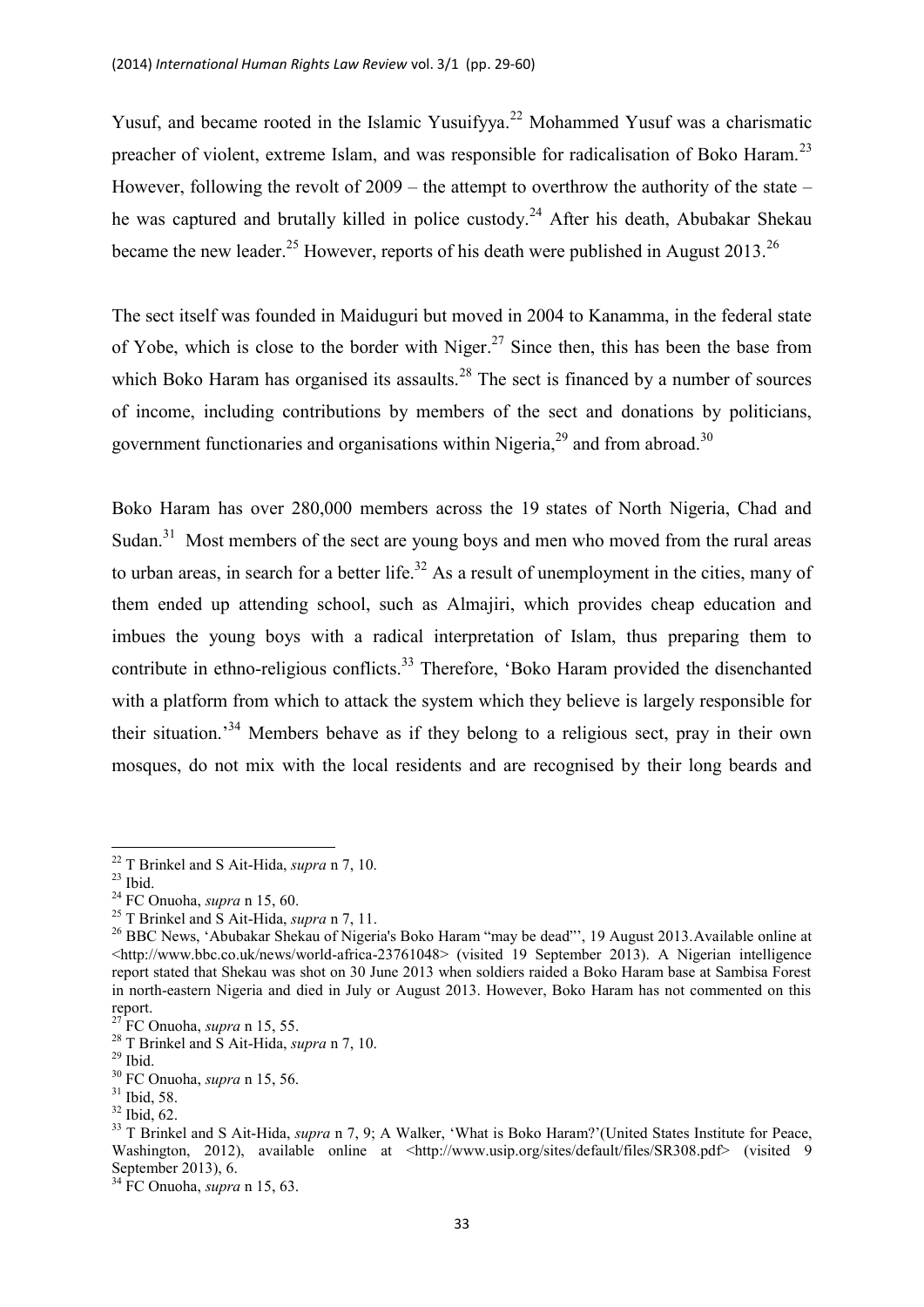turbans.<sup>35</sup> However, their main feature is their 'adherence to a specific form of radical Islam.'<sup>36</sup> They see themselves as Muslims who, in their view, preach the only true interpretation of Islam.<sup>37</sup>

# **2.2** *The Boko Haram Revolt*

The ideological aim of Boko Haram is the introduction of strict Shari'a law in the whole of Nigeria.<sup>38</sup> This is reflected in the name itself. Boko Haram means literally: 'Western education/civilisation is evil.<sup>39</sup> For this group, only education based on the lessons of the Qur'an and the Sunnah are an adequate alternative to Western and secular education.<sup>40</sup> Boko Haram is therefore against those in northern Nigeria who are known as '*van boko*',<sup>41</sup> literally 'child of the book,' who are regarded as the 'elite created by the policy of indirect rule used by the British to colonize Nigeria',  $42$  and who have been influenced by money and corrupt Western values.<sup>43</sup> To be *yan boko*, as noted by Walker, 'is to be spiritually and morally corrupt, lacking in religious piety, and guilty of criminally enriching oneself rather than dedicating oneself to the Muslim *Umma* (community).<sup>44</sup> Shari'a law is intended 'to clean the Nigerian system which is populated by Western education and uphold the law all over the country.<sup>45</sup>

Since 2009, Boko Haram members have killed a number of Christian worshippers in churches, police officers, soldiers, as well as local politicians, community leaders, and Islamic clerics who resist the sect.<sup>46</sup> Until recently the activities by Boko Haram had mainly been in North Nigeria,<sup>47</sup> however, in August 2011 Boko Haram attacked the headquarters of the United Nations in Abuja, killing at 26 people.<sup>48</sup>

<sup>35</sup> Ibid, 56.

<sup>36</sup> T Brinkel and S Ait-Hida, *supra* n 7, 12.

<sup>37</sup> Ibid; FC Onuoha, *supra* n 15, 57.

<sup>38</sup> Ibid; GJ Weimann, *supra* n 15, 147; and A Walker, *supra* n 33, 1.

<sup>&</sup>lt;sup>39</sup> H O Yusuf, 'Harvest of Violence: The Neglect of Basic Rights and the Boko Haram Insurgency in Nigeria', (2013) 6:3 *Critical Studies on Terrorism* 371-391. T Brinkel and S Ait-Hida, *supra* n 7, 11.

<sup>40</sup> T Brinkel and S Ait-Hida, *supra* n 7, 11.

<sup>41</sup> A Walker, *supra* n 33, 7.

<sup>42</sup> T Brinkel and S Ait-Hida, *supra* n 7, 11.

 $43$  Ibid.

 $44$  Ibid.

<sup>45</sup> FC Onuoha, *supra* n 15, 57.

<sup>46</sup> Office of the Prosecutor, *supra* n 3, at paras 81-83.

<sup>47</sup> T Brinkel and S Ait-Hida, *supra* n 7, 2.

<sup>48</sup> Office of the Prosecutor, *supra* n 3, at para 82; A Walker, *supra* n 33, 6.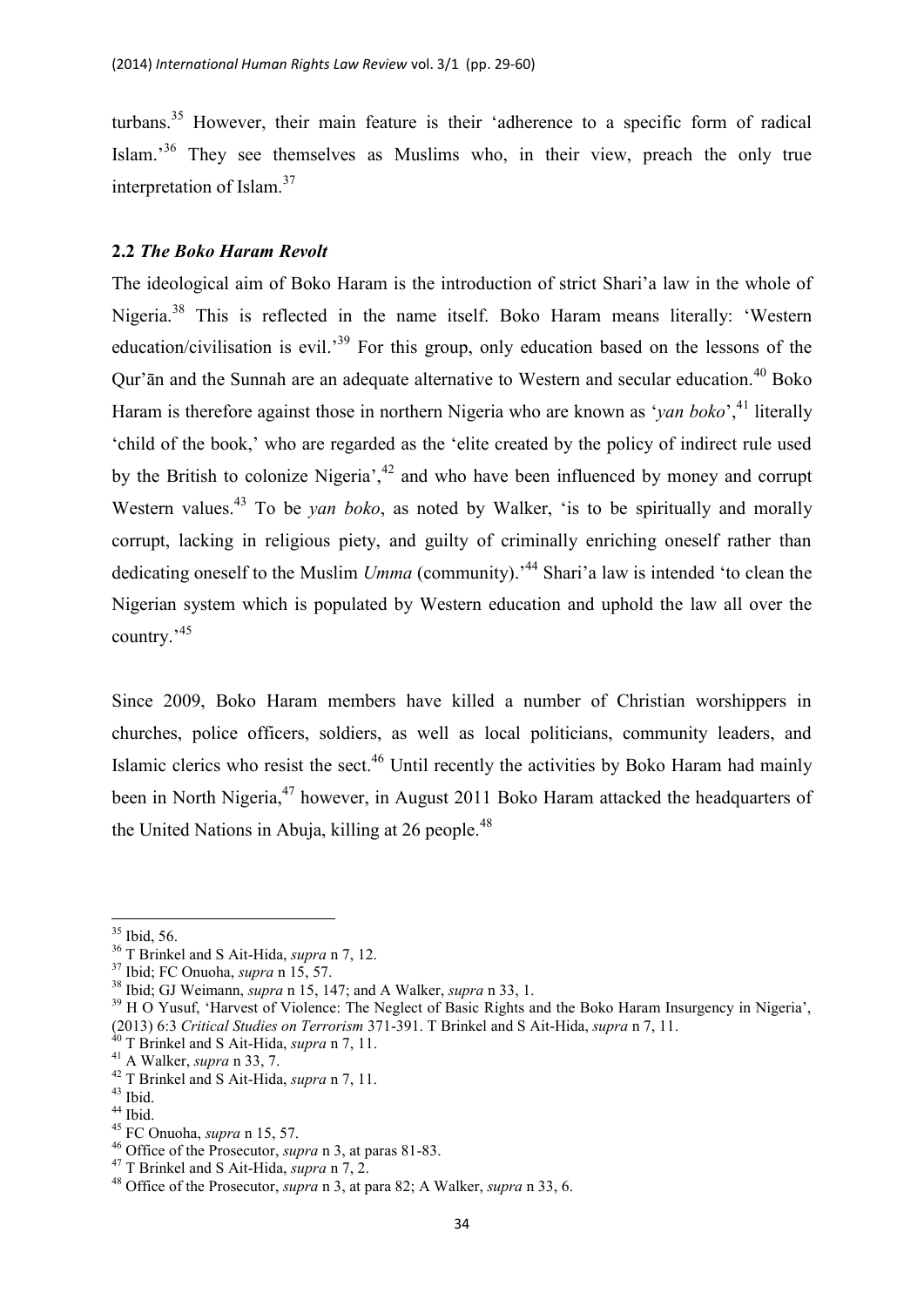In an attempt to deal with Boko Haram, President Goodluck Jonathan sent a Joint Task Force  $(JTF)$ , to the North of Nigeria.<sup>49</sup> Security agents killed hundreds of suspected members of the sect, with Nigerian authorities arresting over hundreds of people during the raids across the North of Nigeria. However, many of those detained were isolated and held without due process, were detained in inhuman conditions and were the subject of physical abuse, thus, violating their human rights, as noted by Human Rights Watch.<sup>50</sup> As a consequence, these abuses and violations helped further stimulate the sect's campaign of violence.<sup>51</sup> In May 2013 President Goodluck Jonathan declared a state of emergency in three north-eastern states, claiming that Boko Haram threatened the existence of Nigeria.<sup>52</sup> A further 3.000 troops were deployed to the JTF, raising its total number to  $8,000$ <sup>53</sup> Some reports highlight the success of the JTF in combating Boko Haram; however, the group has not been defeated and the violence continues.<sup>54</sup> Civilians in Borno fear the JTF as 'harassment is common in an environment where almost every man is treated as a potential Boko Haram member.<sup>55</sup> This had led to men in Borno and Yobe setting up vigilante groups whose role is to identify Islamists to the military. In June 2013, a terrorism proscription order<sup>56</sup> was adopted under the 2011 Nigerian Terrorism Prevention Act.<sup>57</sup> which declared Boko Haram to be a terrorist group, thus adding a criminal justice dimension to the situation.<sup>58</sup> Attacks continued throughout the beginning of 2014 and the violence has not dissipated.<sup>59</sup>

The group has attracted significant attention from the international community. For example, the UN Security Council has condemned Boko Haram attacks, <sup>60</sup> and the European Parliament adopted a resolution in July 2013 strongly condemning the escalation of violence

-

 $51$  Ibid.

 $49$  Ibid.

<sup>50</sup> Ibid; A Walker, *supra* n 33, 13.

<sup>52</sup> See International Institute for Strategic Studies, 'Nigeria's emergency: countering Boko Haram' (2013) 19, Comment 23*.*

<sup>&</sup>lt;sup>53</sup> There are fears that serious human rights abuses are being committed under the cover of the Task Force. See ibid, 1.

 $<sup>54</sup>$ Ibid, 1.</sup>

 $55$  See Ibid, 1.

<sup>56</sup> Terrorism (Prevention) (Proscription Order) Notice 2013.

<sup>&</sup>lt;sup>57</sup> Terrorism Prevention Act, 2011 (As Amended).

<sup>&</sup>lt;sup>58</sup> Institute for Security Studies, 'Why Nigeria Needs a Criminal Tribunal and Not Amnesty for Boko Haram', 24 June 2013, available online at [<http://www.issafrica.org/iss-today/why-nigeria-needs-a-criminal-tribunal](http://www.issafrica.org/iss-today/why-nigeria-needs-a-criminal-tribunal-and-not-amnesty-for-boko-haram)[and-not-amnesty-for-boko-haram>](http://www.issafrica.org/iss-today/why-nigeria-needs-a-criminal-tribunal-and-not-amnesty-for-boko-haram) (visited 7 October 2013).

<sup>59</sup> 'Nigeria Boko Haram crisis: Emir's palace burnt in Bama', *BBC News Africa*, 20February 2014, available at [<http://www.bbc.com/news/world-africa-26275207>](http://www.bbc.com/news/world-africa-26275207) (visited 6 March 2014).

<sup>&</sup>lt;sup>60</sup> Security Council Press Statement on Terrorist Attacks in Nigeria, SC/10507 Afr/2309.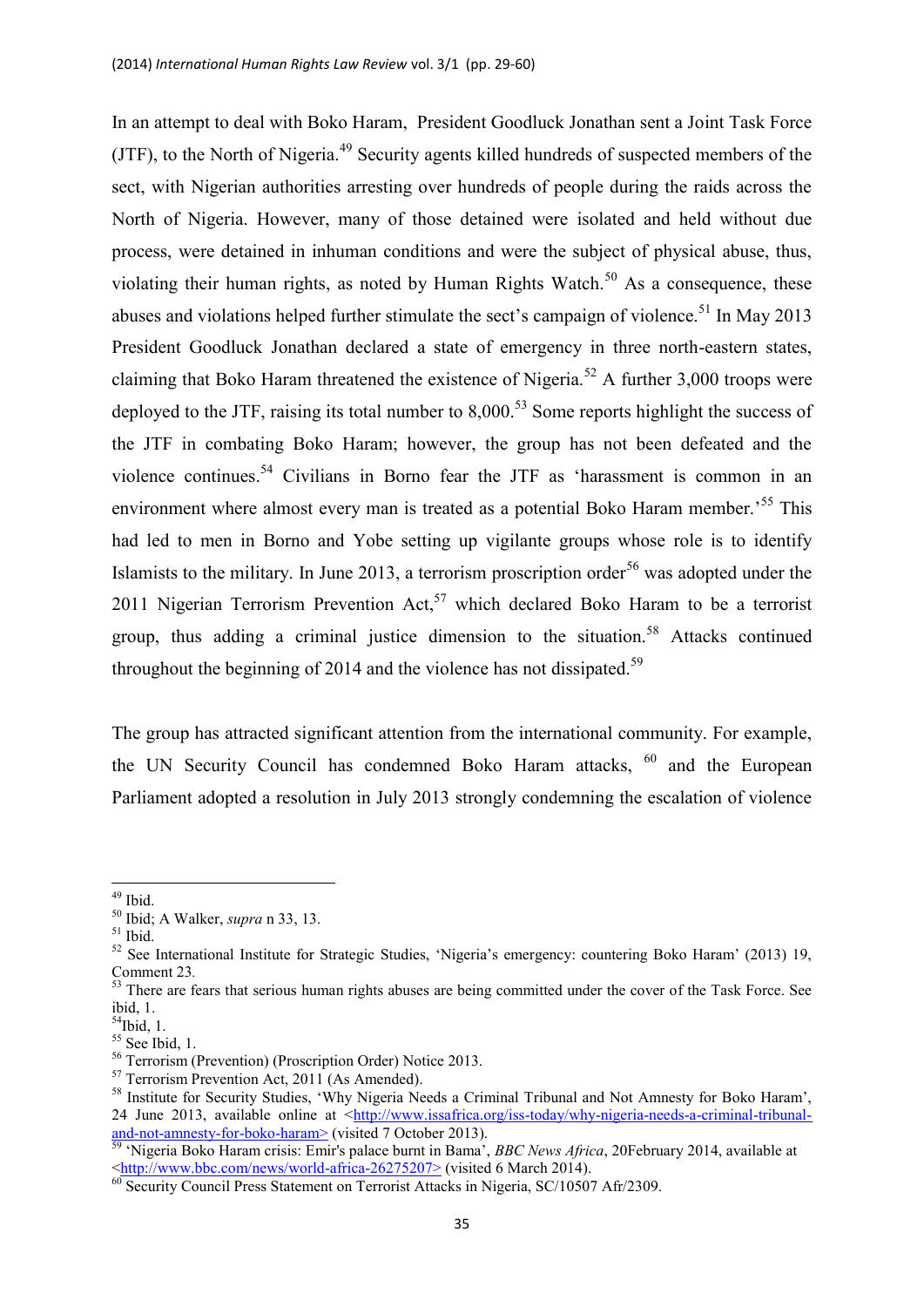on the part of Boko Haram.<sup>61</sup> In addition, a number of individual states have condemned the actions of the group and have recognised the group as a terrorist organisation, including the US which placed a bounty of US\$7million on the group's leader through its Rewards for Justice programme<sup>62</sup> in 2011 and the UK which recognised Boko Haram as a terrorist organisation under the Terrorism Act 2000 in 2013.<sup>63</sup>

# **2.** *The Implementation of Shari'a in Nigeria*

Nigeria's legal system is founded on common law principles, a legacy of its past as a British colony. Prior to colonisation, however, the law applicable in the territory was based on custom. In the northern part of modern day Nigeria, the majority of the population was – and still is – Muslim, and thus the local laws were based on Islam. During colonial times, both common law rules, in the form of received English law, and customary law rules, including Shari'a law in the north, were applied in relation to civil law issues, as long as they was not repugnant to English law.<sup>64</sup> Shari'a courts, 'area courts',  $65$  based on this customary system, were established to deal with personal and civil issues under Shari'a law. With regard to criminal law, the British enacted a Criminal Code. However, this was met with dissatisfaction from Muslims in the north who felt that this Code did not adequately reflect Islamic principles. Thus, a Penal Code, which was more reflective of these principles, was adopted in respect of the northern states.<sup>66</sup>

Nigeria embraced democracy in 1998 after the death of the Nigerian dictator General Sani Abacha.<sup>67</sup> The move to democracy<sup>68</sup> coincided with the adoption of a new Constitution on 29 May 1999, essentially a reinstatement of the 1979 constitution, <sup>69</sup> which has precedence over all other sources of law.<sup>70</sup> Article 38(1) of this document guarantees freedom of religion and

<sup>&</sup>lt;sup>61</sup> 'Situation in Nigeria', European Parliament resolution of 4 July 2013 on the situation in Nigeria (2013/2691(RSP)), 8.

 $62$  Rewards for Justice, available online at <http://www.rewardsforjustice.net> (visited 7 October 2013).

<sup>63</sup> Terrorism Act 2000 (Proscribed Organisations) (Amendment) Order 2013/1746.

<sup>&</sup>lt;sup>64</sup> VO Nmehielle, 'Sharia Law in the Northern States of Nigeria: To Implement or Not to Implement, the Constitutionality is the Question' (2004) 26 *Human Rights Quarterly* 730-759, 736.

<sup>65</sup> P Ostien and A Dekker, 'Sharia and National Law in Nigeria', in JM Otto (ed), *Sharia Incorporated: A Comparative Overview of the Legal Systems of Twelve Muslim Countries in Past and Present*, (Leiden University Press, Leiden 2010) 553-612.

<sup>66</sup> Ibid, 574.

<sup>67</sup> VO Nmehielle, *supra* n 64, 730-731.

<sup>68</sup> AF Akwara and BO Ojomah, 'Religion, Politics and Democracy in Nigeria' (2013) 9:2 *Canadian Social Science* 48-61, 52-55.

<sup>69</sup> P Ostien and A Dekker, *supra* n 65, 574.

 $70$  Section 1(3) Constitution of Nigerian 1999.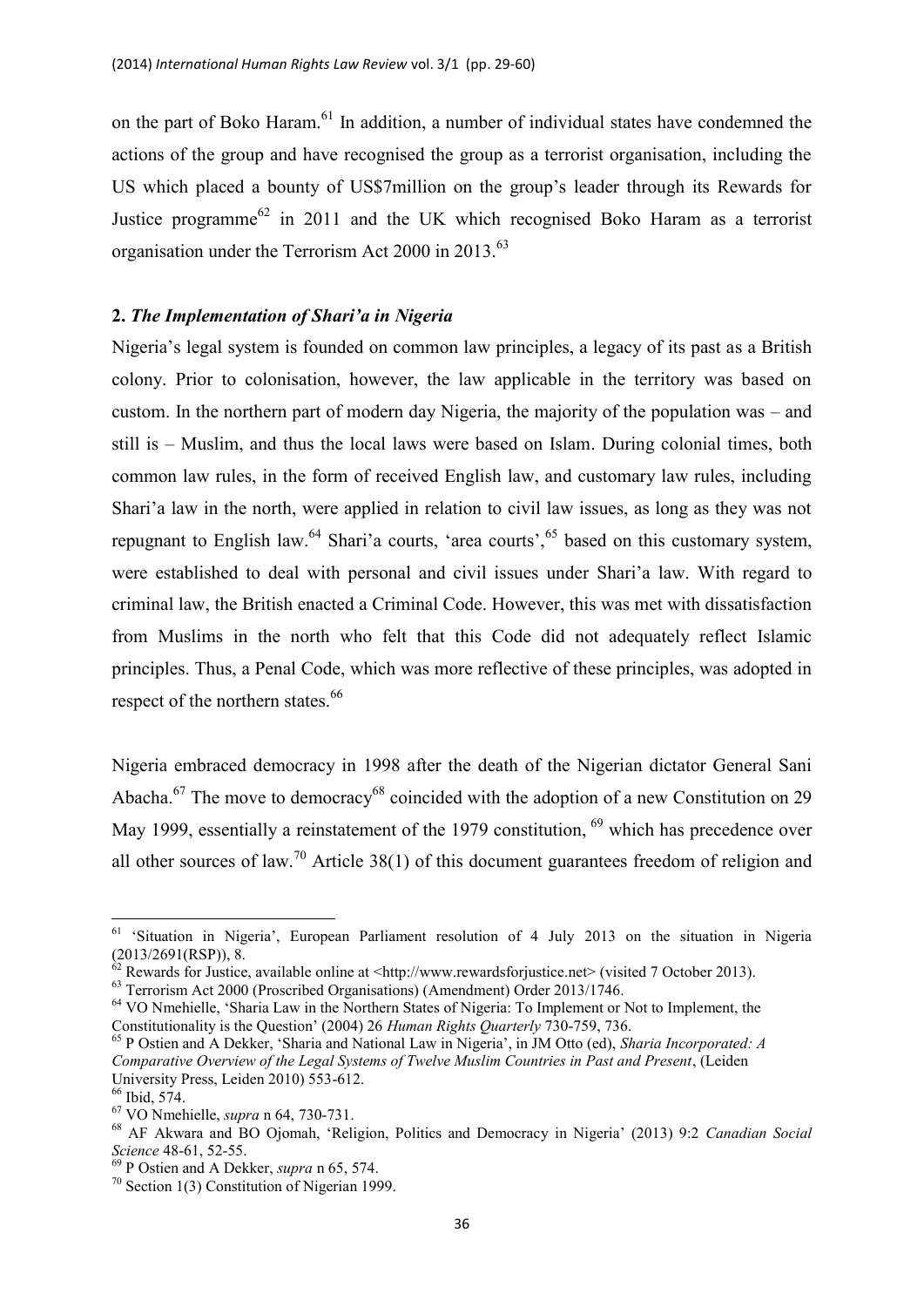Article 1(1) clarifies that the Constitution is applicable to all regions of Nigeria. In addition, Article 10 confirms that Nigeria does not endorse a state religion.<sup>71</sup>

Within months of the enactment of the Constitution however, the governors of twelve states in the north of the country declared that the Islamic legal system would be fully implemented within their states and that Shari'a law would apply to all aspects of a person's life, including criminal acts, in parallel with the secular legal system.<sup>72</sup> This went far beyond the previous system where Shari'a law was implemented in relation to civil and personal matters only. In these states Shari'a Penal Codes and Criminal Procedure Codes were implemented alongside the extant Penal and Criminal Codes. The pre-existing codes were applied in the Magistrate's and High Courts whereas the Shari'a Codes were applied in the Shari'a Courts.<sup>73</sup> The substantive offences which are covered in eighteen chapters of the Penal Code have been condensed into three chapters of the Shari'a Penal Codes. These deal with different categories of offences, i.e. Hudūd and Hudud-Related Offences, Qisas and Qisas-Related Offences and Ta'azir Offences. The first two chapters have been redrafted in line with the Maliki doctrine and 'classical punishments' are imposed.<sup>74</sup> Shari'a law provides for the imposition of much more severe sentences and penalties than the Penal Code, including amputation and stoning.<sup>75</sup>

Another difficulty with the implementation of Shari'a law was that because the police are a federal institution in Nigeria, no institution could enforce these penalties. This led to the rise of vigilante groups who would 'operate primarily in the cities against individuals or groups who were, or were perceived to be, violating shari'a norms.<sup>76</sup> Thus, the implementation of Shari'a law led to dissatisfaction among many Nigerians which resulted in violent ethnic clashes and the loss of many lives in some parts of the region.<sup>77</sup>

It should be noted however, that the implementation of Shari'a law in the northern states has not been uniform. State governors were 'caught between popular demands for the

<sup>71</sup> AF Akwara and BO Ojomah, *supra* n 68, 52-55.

<sup>72</sup> VO Nmehielle, *supra* n 64, 731-732.

<sup>73</sup> P Ostien and A Dekker, *supra* n 65, 589.

<sup>74</sup> Ibid, 589.

<sup>&</sup>lt;sup>75</sup> KN Roberts, 'Constitutionality of Shari'a Law in Nigeria and the Higher Conviction Rate of Muslim Women under Shari'a Fornication and Adultery Laws' (2005) 14:2 *Southern California Review of Law and Women's Studies* 315-336.

<sup>76</sup> D Cook, 'Boko Haram: A Prognosis', (2011) James A. Baker III Institute for Public Policy, Rice University, 1-33, at 22 available online at [http://bakerinstitute.org/files/735/,](http://bakerinstitute.org/files/735/) 7.

<sup>77</sup> VO Nmehielle, *supra* n 64, 732.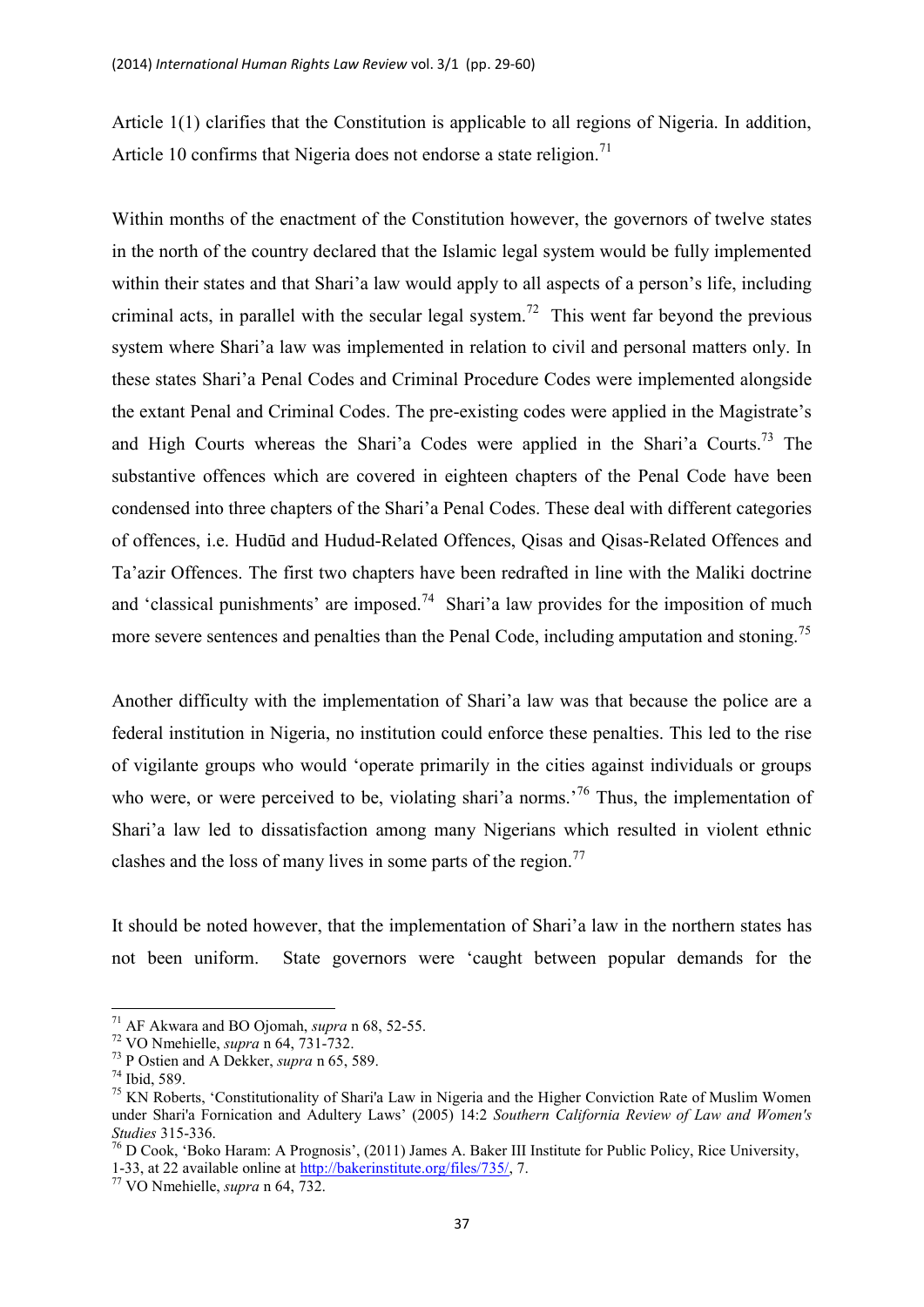introduction of the sharia and the exigencies of their office, established by the secular Nigerian Constitution.'<sup>78</sup> Some governors, often with an eye on international reaction and future promotion,<sup>79</sup> have, therefore, been hesitant to implement the Shari'a regime and/or have intervened in its implementation. For example, some governors require that they must approve the carrying out of severe punishments provided for under the Shari'a system such as amputations.<sup>80</sup>

Questions arose as to the legality of broadening the scope of issues that could be dealt with under the Shari'a system to include criminal activity in the northern states. Arguments in support of the constitutionality of this move focus on the issue of appeals from Shari'a courts to the Shari'a Court of Appeal, bypassing the High Court. Article 277(1) of the Constitution states:

The Sharia Court of Appeal of a State shall, in addition to such other jurisdiction as may be conferred upon it by the law of the State, exercise such appellate and supervisory jurisdiction in civil proceedings involving questions of Islamic personal law which the court is competent to decide in accordance with the provisions of subsection (2) of this section.

Subsection (2) then lists a number of issues concerning personal law, including marriage, inheritance etc. However, a literal interpretation of the phrase 'in addition to other jurisdiction as may be conferred upon it by the law of the State' leaves the provision open to include criminal activities also, even if this is contrary to the intention of the drafters.<sup>81</sup>

However, a number of legal questions remain as to the legality of imposing Shari'a law in the northern states of Nigeria, including the validity of such a move given that Article 10 of the Constitution states that there is no State religion, the issue of the constitutional ban on discrimination based solely on religion,  $82$  the consistency of Shari'a-based punishments with the constitutional ban on cruel inhuman and degrading treatment,<sup>83</sup> and Nigeria's

<sup>78</sup> GJ Weimann, *supra* n 15, 171.

<sup>79</sup> P Ostien and A Dekker, *supra* n 65, 592.

<sup>80</sup> See GJ Weimann, *supra* n 15.

<sup>81</sup> P Ostien and A Dekker, *supra* n 65, 581.

<sup>82</sup> Constitution of Nigeria 1999, Article 42.

<sup>83</sup> Ibid, Article 34.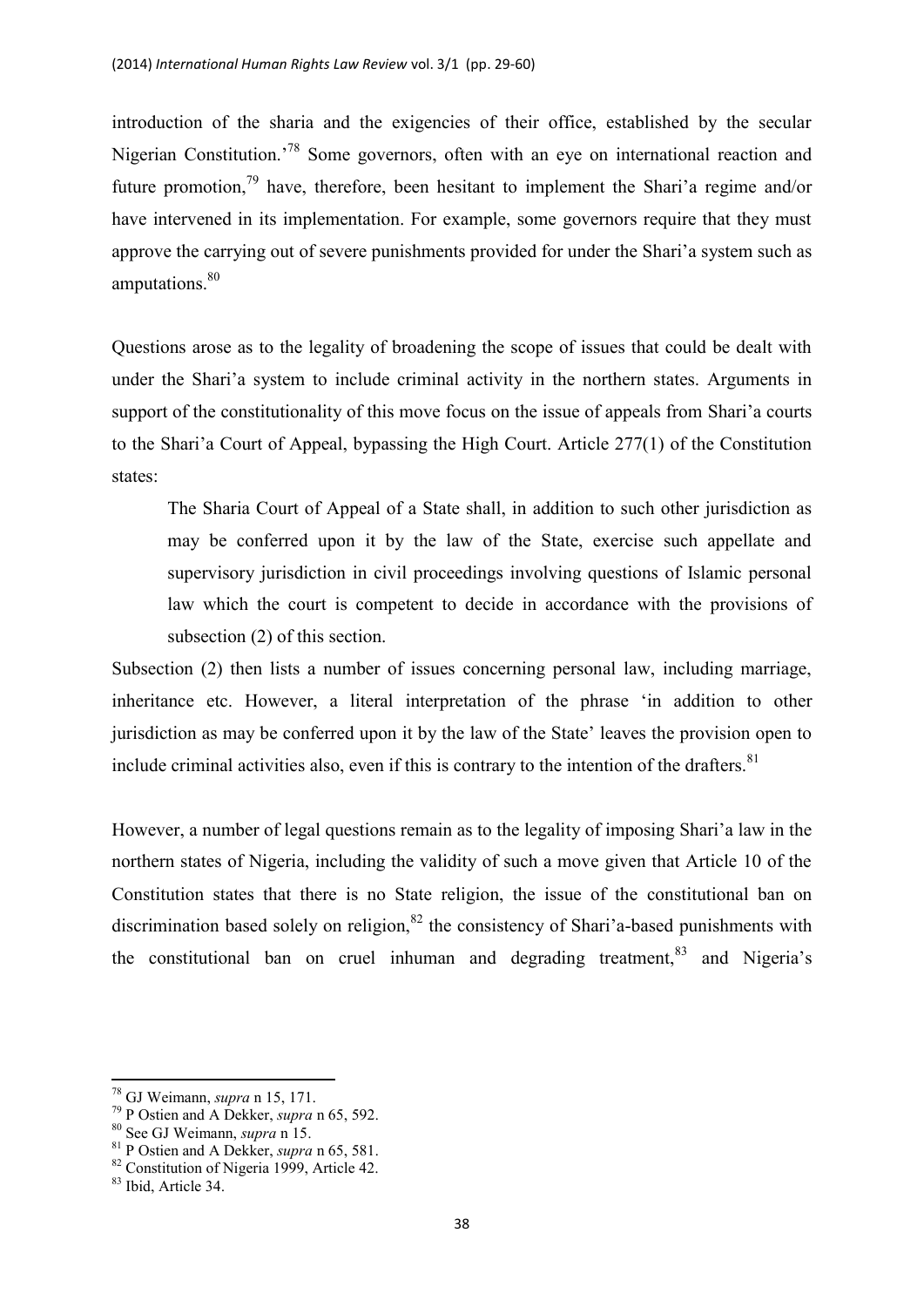international human rights obligations. However, as individuals are unwilling to take these questions before a Court in Nigeria, these issues remain unresolved.<sup>84</sup>

It seems, therefore, that under the current Shari'a Penal Codes in force in the northern states of Nigeria, members of Boko Haram, who are charged with crimes could be prosecuted in Shari'a courts and, taking a literal interpretation of Article 277 of the Constitution, any decision could be appealed to a state Shari'a Court of Appeal. It is therefore necessary to understand the actions of members of this group from an Islamic law perspective.

# **3 Boko Haram's Ideology and Practice**s

-

While Boko Haram's violence can be attributed in part to political, economic and social factors,  $85$  the primary reason for the violence is an ideologically-skewed religious rhetoric.  $86$ Surprisingly, no academic study of the ideology of Boko Haram and its diversion from the fundamental tenets of Islam has yet been conducted. This may be because Boko Haram is a movement with the primary target to attack or counterattack with less focus on rationalising or theorising their ideology in a written document. However, there is a vast amount of oral material produced by some Boko Haram members for supporters and sympathisers that are only available in Hausa or other local languages.<sup>87</sup> To reach a relatively fair and objective analysis of Boko Haram, and to locate their practices within the realm of Islamic criminal law, the two signature issues of their *jihādi* ideology and practices need to be presented and evaluated.<sup>88</sup>

The first signature issue concerning the ideological inclinations espoused by Boko Haram members can be understood in light of two main elements: first, the leaders of the movement and their theological training and second, their attitude towards employing *jihād* and martyrdom in the Nigerian context to fit their agendas and to therefore, justify their practices.

<sup>84</sup> AM Yawuri, 'On defending Safiyatu and Amina Lawal', in P Ostien (ed), *Sharia Implementation in Northern Nigeria 1999-2006: A Sourcebook*, Vol V (Spectrum Books Limited, Ibadan 2007) 129-139

<sup>&</sup>lt;sup>85</sup> B Maiangwa, 'Killing in the Name of God? Explaining the Boko Haram Phenomenon in Nigeria' (2013) 38(1) *Journal of Social, Political and Economic Studies* 55-79, 65.

<sup>86</sup> C Sedikides, 'Why Does Religiosity Persist?' (2010) 14(1) *Personality and Psychology Review* 3-6, 4.

<sup>87</sup> Anonymous Author, 'The Popular Discourses of Salafi Radicalism and Salafi Counter-radicalism in Nigeria: A Case Study of Boko Haram' (2012) 42(2) *Journal of Religion in Africa* 118-144, 119, 142. The author here preferred to remain anonymous to avoid violence against them, their colleagues and informants.

<sup>&</sup>lt;sup>88</sup> It should be noted that objectivity, especially in the field of religious studies, is an aim that is very difficult to achieve though still helpful and essential. D Marshall, *God, Muhammad and the Unbelievers: A Qur'ānic Study* (Curzon Press, Richmond 1999), 6.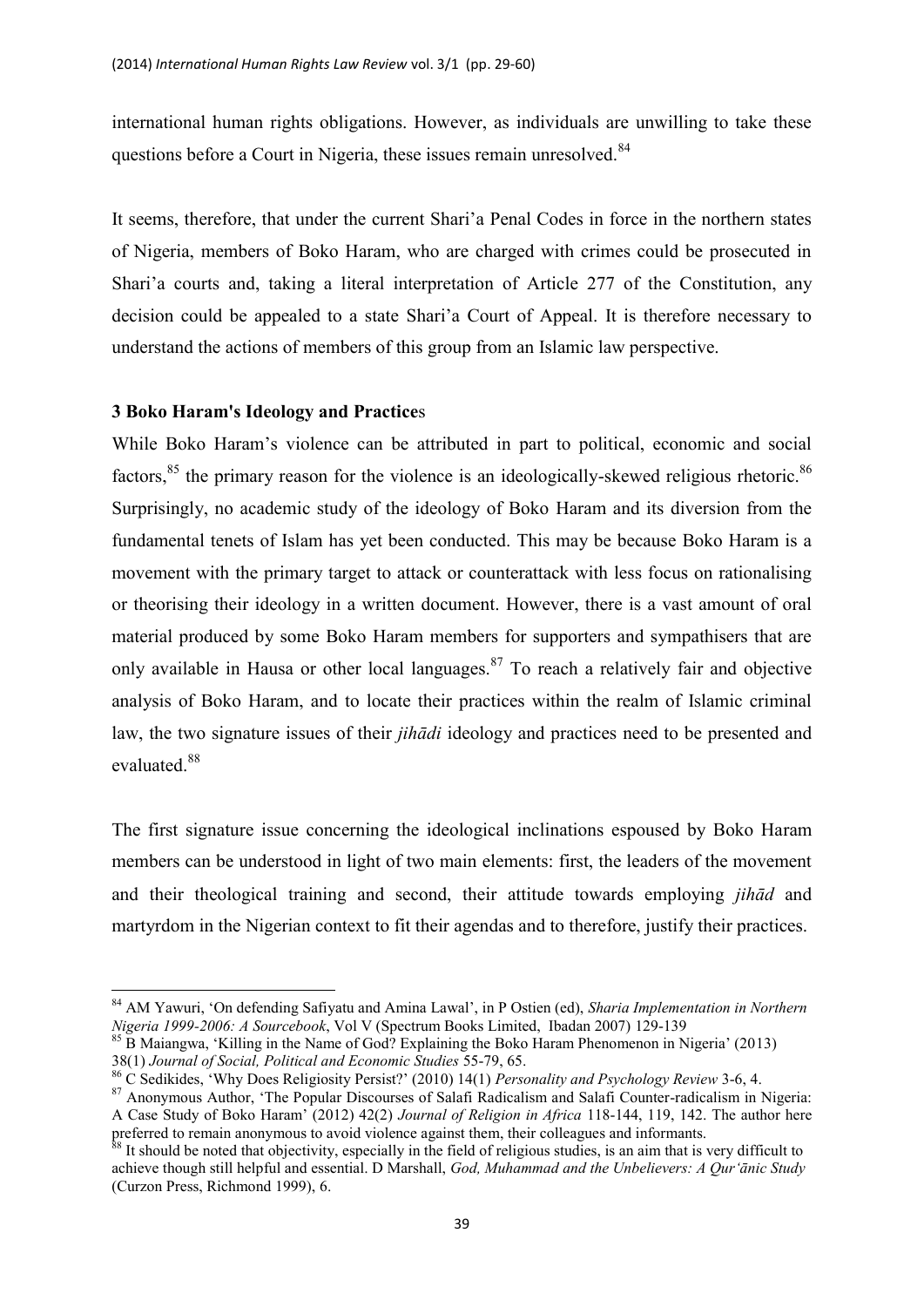According to one commentator, the murdered leader of Boko Haram, Mohamed Yusuf, 'received instruction in Salafi radicalism and was a protégé of Ibn Taymiyyah',<sup>89</sup> a sign of how this late charismatic leader was inspired by the medieval thinker Ibn Taymiyah's (1263- 1328 CE) views on *jihād*. <sup>90</sup> The whereabouts of the instruction - the contextual interpretations of Ibn Taymiyah's views on *jihād* with which Yusuf and his followers were influenced by - is not actually known. However, there is a common element between this religious learning acquisition and ideological preference embraced by the Boko Haram prominent members and that of Outb, $91$  members of the militant Islamic group in Egypt in the 1970s as well as late and current leaders of al-Qaeda who were influenced by the same line of thinking of Ibn Taymiyah.<sup>92</sup> The undeniable influence of Ibn Taymiyah's views on such groups in past and present reveals that Boko Haram and their like-minded followers depend heavily on persons rather than texts in formulating their views. This demonstrates their inability to deduce Islamic rulings from their original sources. Unfortunately, this inherited personal influence of the Boko Haram leaders is easily communicated to ordinary and senior members of the group to the extent that Abu Dujana, a senior member of Boko Haram, would 'give up his job, and kill in the name of God.<sup>93</sup> Since members of Boko Haram have not had a religious education capable of giving them scholarly insight, their views about Muslim-non-Muslim relations are neither scholarly nor authoritative. They are not considered to be trained theologians or scholars well-versed in their fields.

#### **3.1** *Jihādī Ideology of Boko Haram*

<sup>89</sup> DE Agbiboa, 'Living in Fear: Religious Identity, Relative Deprivation and the Boko Haram Terrorism' (2013) 6(2) *African Security* 153-170, 160.

<sup>&</sup>lt;sup>90</sup> For an account of jihad in Ibn Taymiyah's thought, see Ahmad Ibn 'Abd al-Halīm Ibn Taymiyah, *Fiqh al-Jihād li-Shaykh al-Islām al-Imām Ibn Taymiyah*, ed. Zuhayr Shafīq al-Kabbī (Beirut: DƗr al-Fikr al- ʽArabī li al-Tibā'ah wa al-Nashr, 1992/1412), 71. See also M Sharif, 'Jihād in Ibn Taymiyyah's Thought' (2005) 493 *Islamic Quarterly* 183-204.

<sup>&</sup>lt;sup>91</sup> Savvid Qutb Ibrāhīm Hassan al-Shādhilī, famously known as Sayyid Qutb, was born in 1906 in a village in Upper Egypt. During his lifetime, Outb was arrested and imprisoned three times. During his period of imprisonment, Qutb is widely believed to have 'developed a radical approach, rejecting the then state system as illegitimate and "un-Islamic".' BHE Zollner, *The Muslim Brotherhood: Hasan al-Hudaybi and Ideology* (Routledge, London 2009), 3. As a result, some see him as the ideologue of most of the modern terrorist groups, going as far as to include the perpetrators of the 11 September 2001 attacks as well as al-Qaeda and its leader Osama bin Laden. Others see him 'as a victim of state persecution who developed a theology of liberation in reaction to his maltreatment.' See, ibid, 2.

<sup>92</sup> El-Sayed Amin, *Terrorism from a Qur'ānic Perspective: A Study of Selected Classical and Modern Exegeses and Their Interpretation in the Modern Context* (PhD thesis, The University of Birmingham 2010) at 165-169; El-Sayed Amin, *Reclaiming Jihad: A Qur'ānic Critique of Terrorism*, (Kube Publishing, UK 2014). See also G Fuller, *The Future of Political Islam* (Palgrave Macmillan, New York 2003), 52.

<sup>93</sup> B Maiangwa, *supra* n 85, 66-67.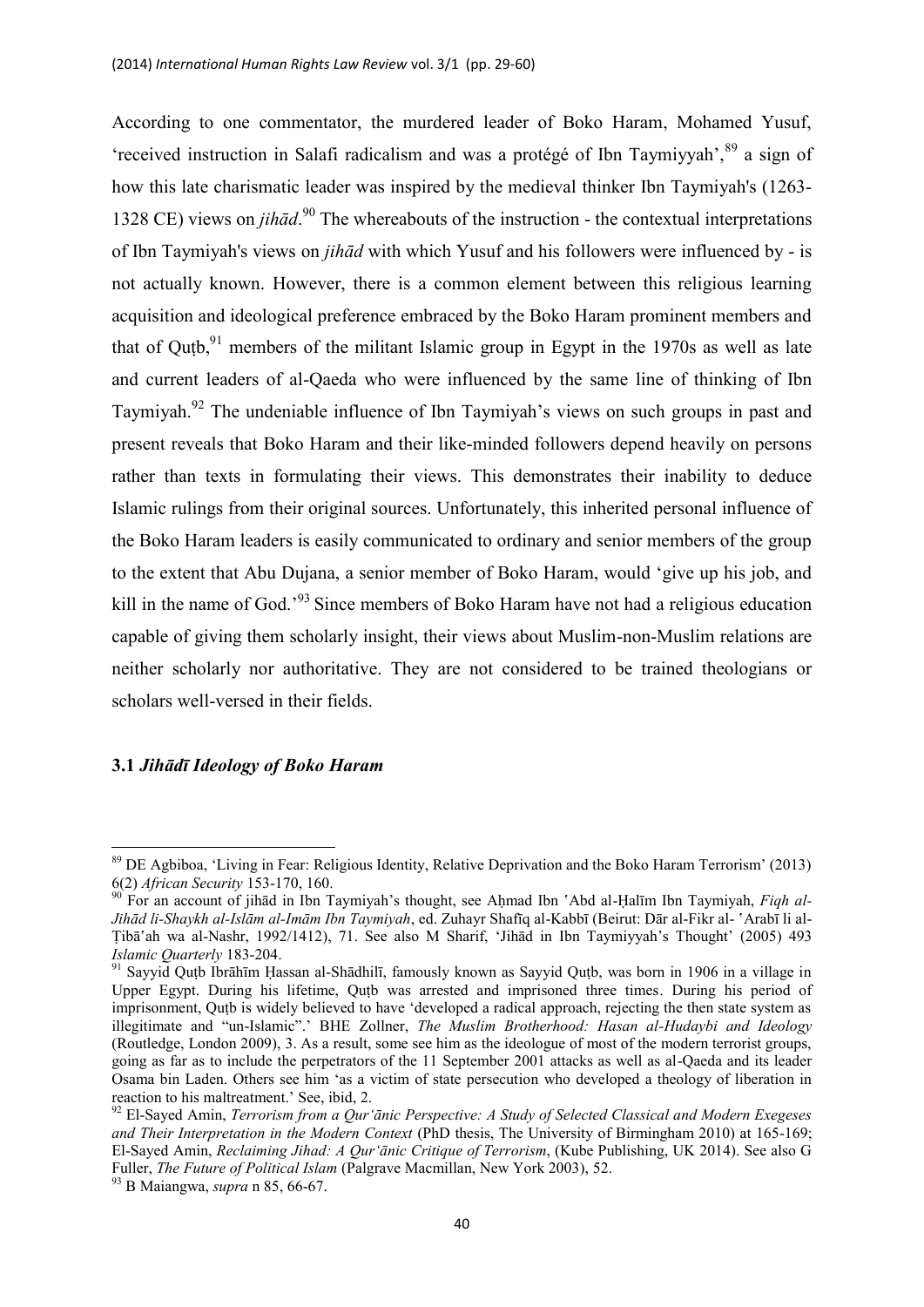In a statement attributed to Boko Haram's founding leader Yusuf, 'Our land was an Islamic state before the colonial masters turned it into a kafir land. The current system is contrary to true Islamic beliefs.'<sup>94</sup> Therefore, the authority of the Nigerian state is, according to him, based on unbelief (*kufr*).<sup>95</sup> Here, Yusuf is using almost the same classical classification of the world into what is famously known as *dār al-Islām*<sup>96</sup> (territory of Islam) and *dār al-harb*<sup>97</sup> (territory of war). Surprisingly, this dichotomous classification is profoundly un-Qur' $\bar{a}$ nic.<sup>98</sup> The only *hadīth* (pl. *ahādīth* – meaning the savings of the prophet that relate to Islam).<sup>99</sup> narration cited in reference to it is hard to find in the collections of authentic *hadīth*, which throws doubt on the authenticity of the classification, at least in the understanding of the first two sources of Shari'a.<sup>100</sup> It seems that this dichotomous classification embraced by Boko Haram and other movements and groups, is a product of a juristic *ijtihād* (exertion of intellectual reasoning in understanding laws) mainly based on the attitude of the Muslim state towards its enemies and friends during the second Islamic century.<sup>101</sup> More interestingly, the geographical location of the Muslim state compared to other non-Muslim states at that time

<sup>94</sup> <sup>94</sup> A Salkida, 'Nigeria: Sect Leader Vows Revenge', available online at [<http://allafrica.com/stories/200907270879.html>](http://allafrica.com/stories/200907270879.html) (visited 18 January 2014). See also, J F Forest, *Confronting the Terrorism of Boko Haram in Nigeria*, Joint Special Operations University, (2012) at 14, available online at [<http://cco.dodlive.mil/files/2012/09/Boko\\_Haram\\_JSOU-Report-2012.pdf>](http://cco.dodlive.mil/files/2012/09/Boko_Haram_JSOU-Report-2012.pdf) (visited 18 January 2014).

<sup>95</sup> Anonymous Author, *supra* n 87, 127.

<sup>&</sup>lt;sup>96</sup> Because it is beyond the scope and capacity of this paper to cite and then evaluate all the classical and modern definitions of *dār al-Islām* and *dār al-harb*, it is helpful to mention Haykal's definition of *dār al-Islām*: 'The country where the dominant ruling system is the Muslim rule. At the same time, the internal and external security systems are in the hands of Muslims even if non-Muslims help them to establish this security as long as their help is restricted to the minimal level.' M Haykal, *Al-Jihād wa al-Qitāl fī al-Siyāsah al-Sharʽiyyah* Vol. 1 (3<sup>rd</sup> ed Dār al-Bayāriq, Beirut 1996), 669.

 $^{97}$  According to Haykal, *dār al-harb* or *dār al-kufr* is: 'The country that is not governed by the Muslim rule even though its (internal and external) security is in their hands. Or it is governed by Muslim rule but its security is not in their hands. Or neither its rule not its security is in the hands of Islam and Muslims.' Ibid, 677. See also, M Parvin and M Sommer, 'Dar al-Islam: The Evolution of Muslim Territoriality and Its Implications for Conflict Resolution in the Middle East', (1980) 11(1) *International Journal of Middle East Studies* 1-21, at 3; A Al-Dawoody, *The Islamic Law of War: Justifications and Regulations* (Palgrave Macmillan, New York 2011), 169; K Abou El Fadl, 'Islamic Law and Muslim Minorities: The Juristic Discourse on Muslim Minorities from the Second/Eighth to the Eleventh/Seventh Centuries' (1994) 1(2) *Islamic Law and Society* 141-187, 162, n 57.

<sup>98</sup> According to Abou El Fadl, the only dār (territory, abode) the Qur'ān speaks of is 'the abode of the Hereafter and the abode of the earthly life, with the former described as clearly superior to the latter  $\lceil \text{Our" an 29: 64} \rceil$ , K Abou El Fadl, *The Great Theft: Wrestling Islam from the Extremists* (HarperCollins, New York 2005), 227. JT Johnson, *The Holy War Idea in Western and Islamic Traditions* (Pennsylvania State University Press, Pennsylvania 1997), 51, 68

<sup>&</sup>lt;sup>99</sup> According to Haykal, this Hadīth is: "The house of Islam constitutes the source of inviolability for its residents, and the house of polytheism constitutes the source of violability for its residents." Haykal states this 'Hadīth' is only cited by al-Mawardī, and is not found in the authentic collections of Ahādīth. M Haykal, *supra* n 96, 660.

<sup>&</sup>lt;sup>100</sup> Namely, the Qur'ān and the Sunnah. According to Khadduri, 'The classical theory of the Islamic law of nations is found neither in the Our'an nor in the Prophet's utterances, although its basic assumptions were derived from these authoritative sources; it was rather the product of Islamic juridical speculation at the height of Islamic power.' M Khadduri (trans), *The Islamic Law of Nations: Shaybānī's Siyar* (Johns Hopkins Press, Baltimore, Maryland 1966), 19.

 $101$  Ibid, 194.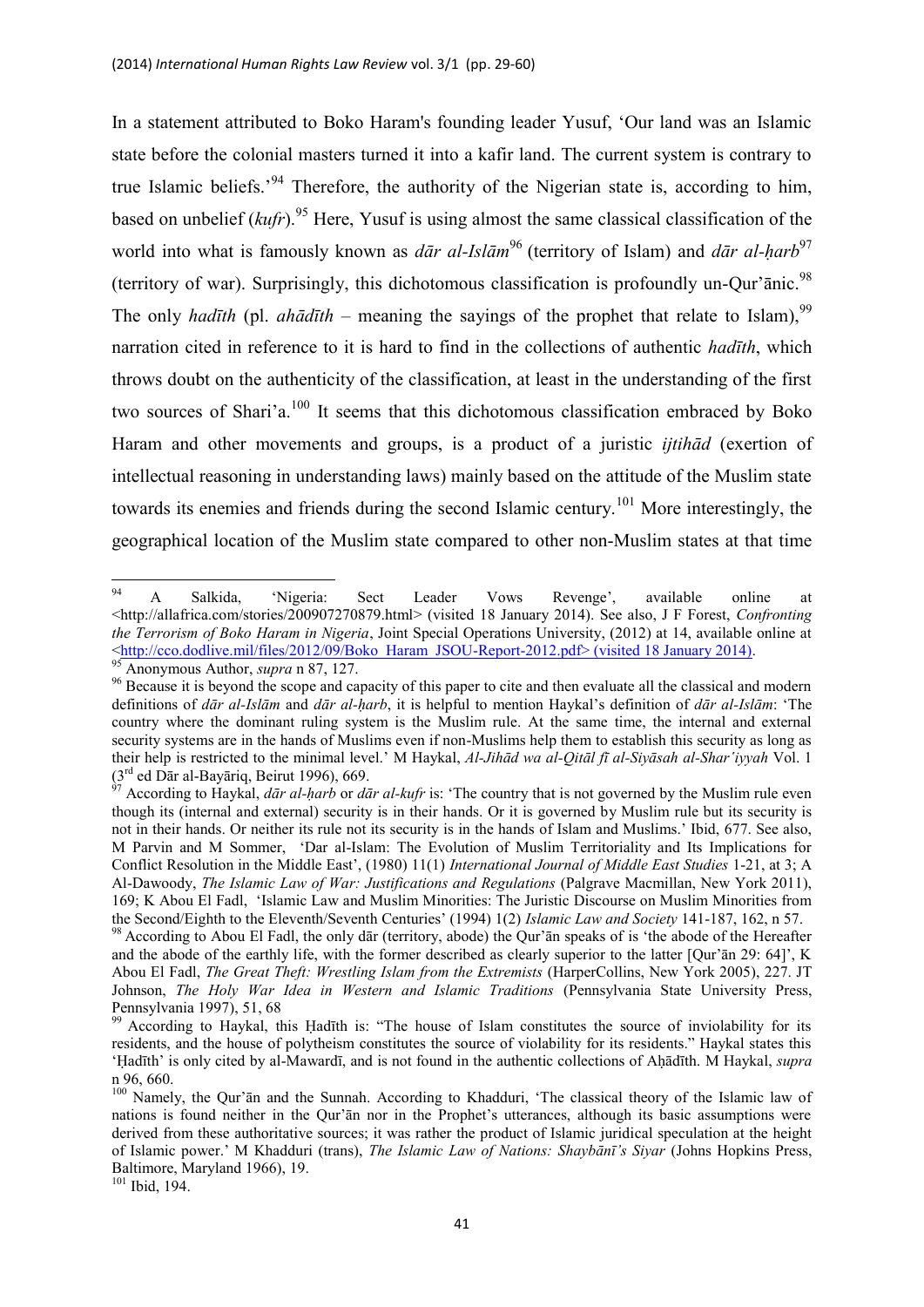was certainly a determining factor in forming this dichotomous vision, as well as the binary division of *jihād* into two modalities: defensive and offensive.

Moreover, the "international" un-Our'ānic classical division of the world cannot, in our view, be justifiably transferred and adopted to a completely different modern multi-faiths Nigerian context where Muslims and non-Muslims have to live side-by-side, as the leader(s) of Boko Haram has claimed. This binary and eccentric attitude of Boko Haram's understanding of modern international relations claims that the "*jihad*" they are launching within the Nigerian territories is for self-defence,  $102$  where the Nigerian government, military, police, the Muslim elite, Christians, and the UN 'represent manifestations of non-Islamic outer world.'<sup>103</sup>

The above claim about Boko Haram's defensive *jihād* cannot be justified, either Islamically or Our' $\bar{a}$ nically, for the following reasons.<sup>104</sup> First, Boko Haram unilaterally declares its attacks against Muslims and non-Muslims in a total disregard for the Qur'anic conception of diversity, human brotherhood, and peaceful relations between Muslims and non-Muslims, referred to, for example, in Qur'ān 2:148; 5:48; 49:13. According to Boko Haram, anyone, 'even if he is a learned Muslim teacher, if we confirm that he exposes us to the [Nigerian] government, his children will become orphans and his wife will become a widow.<sup>'105</sup> This way of repelling aggression against Muslims and other fellow humans stands in total contrast to the clear Qur'anic message in which God says, 'if anyone kills a person—unless in retribution for murder or spreading corruption in the land—it is as if he kills all mankind, while if anyone saves a life it is as if he saves the lives of all mankind.<sup> $106$ </sup>

Second, the claim of exercising 'defensive *jihād*' as a way of establishing an Islamic state through crushing 'all institutions represented by government including security agencies like police, military and other uniformed personnel',<sup>107</sup> is nothing but a lame excuse because

<sup>&</sup>lt;sup>102</sup> H Onapajo and U Uzodike, 'Boko Haram Terrorism in Nigeria: Man, the State, and the International System' (2012) 21(3) *African Security Review* 24-39, 28.

<sup>103</sup>D Cook, *supra* n 76.

<sup>104</sup> See M Ssenyonjo, 'Jihad Re-Examined: Islamic Law and International Law' (2012) 10(1) *Santa Clara J. Int'l L.* 1-33.

<sup>105</sup> I Sheme, '"*No Reconciliation" Boko Haram Leader Blows Hot in First Video*', News Diary Online, available online at [<http://newsdiaryonline.com/boko\\_haram\\_video.htm>](http://newsdiaryonline.com/boko_haram_video.htm) See also, H. Onapajo and U Uzodike, *supra* n 102, 28.

<sup>&</sup>lt;sup>106</sup> See Our'ān 5:32. M Abdel Haleem, *The Our'an: A New Translation* (Oxford University Press, Oxford 2005) at 71.

<sup>&</sup>lt;sup>107</sup> N Daniibo, 'Islamic Fundamentalism and Sectarian Violence: the "Maitatsine" and "Boko Haram" Crises in Northern Nigeria', Institute of African Studies, University of Ibadan, available online at [<http://www.ifra-](http://www.ifra-nigeria.org/IMG/pdf/N-_D-_DANJIBO_-_Islamic_Fundamentalism_and_Sectarian_Violence_The_Maitatsine_and_Boko_Haram_Crises_in_Northern_Nigeria.pdf)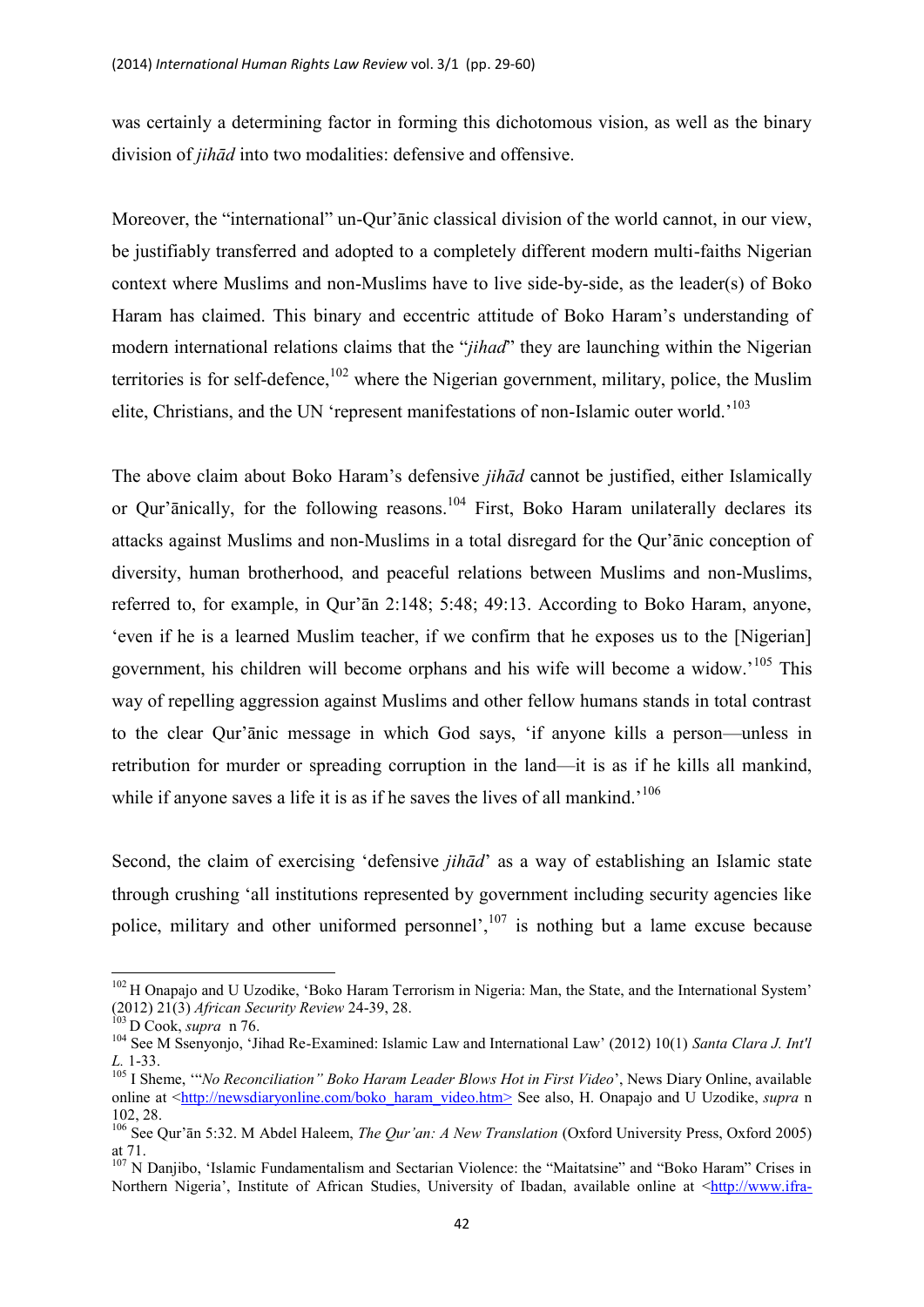Boko Haram leaders and their followers—compared to the rest of Muslim population in Nigeria—constitute a tiny minority. Moreover, the declaration of *jihād* is the prerogative of the ruler of the Muslim state or his deputy<sup>108</sup> and Boko Haram members, as non-state actors, are not allowed to declare it. Alternatively, the declaration of *jihād* should be reserved for national armies, which are found in almost all Muslim majority countries.<sup>109</sup> Undoubtedly, Boko Haram in Nigeria cannot be considered a national army. Therefore, its alleged declaration of *jihād* is baseless.<sup>110</sup>

#### **3.2** *Suicide Misrepresented as Martyrdom to the Impressionable Followers of Boko Haram*

Martyrdom in Boko Haram's understanding is a self-sacrificing ideology in which the main, and probably only, source of inspiration, understanding, and motivation is the main leader(s) of the movement. Most of the members who are 'an assemblage of youths who were school drop-outs and university graduates who were not gainfully employed',  $111$  have a tarnished understanding of the noble concept of martyrdom in Islam similar to that of *jihād*. It is not known whether Boko Haram members have a published treatise of their understanding of martyrdom in Islam and how they employ it. These members, unfortunately, depend almost entirely on leaders such as Abubakar Shekau for their 'knowledge, inspiration, and daily survival'.<sup>112</sup> Such leaders, who are themselves poorly-educated in Islamic studies, impart their misconstrued claims about martyrdom to their manipulated and emotionally-victimised followers.

Here, it is worth shedding some light on the meaning and concept of martyrdom and suicide in Islam, as two opposing concepts which are probably (ab)used by Boko Haram members and their staunch opponents. As far as the term martyrdom (*istishhād*) is concerned, the word *shahīd* (pl. *shuhadā*') refers to one who is killed in the path of Allah. The verbs *ustushhida* or *istashhada* and *tashahhada* mean 'he was killed as a *shahīd*', he sought martyrdom

[nigeria.org/IMG/pdf/N-\\_D-\\_DANJIBO\\_-](http://www.ifra-nigeria.org/IMG/pdf/N-_D-_DANJIBO_-_Islamic_Fundamentalism_and_Sectarian_Violence_The_Maitatsine_and_Boko_Haram_Crises_in_Northern_Nigeria.pdf)

[\\_Islamic\\_Fundamentalism\\_and\\_Sectarian\\_Violence\\_The\\_Maitatsine\\_and\\_Boko\\_Haram\\_Crises\\_in\\_Northern\\_N](http://www.ifra-nigeria.org/IMG/pdf/N-_D-_DANJIBO_-_Islamic_Fundamentalism_and_Sectarian_Violence_The_Maitatsine_and_Boko_Haram_Crises_in_Northern_Nigeria.pdf) [igeria.pdf>](http://www.ifra-nigeria.org/IMG/pdf/N-_D-_DANJIBO_-_Islamic_Fundamentalism_and_Sectarian_Violence_The_Maitatsine_and_Boko_Haram_Crises_in_Northern_Nigeria.pdf) (visited 18 January 2014)

<sup>&</sup>lt;sup>108</sup> JT Johnson, *supra* n 98, 37; A Sachedina, *The Islamic Roots of Democratic Pluralism* (Oxford University Press, New York 2001), 120.

<sup>&</sup>lt;sup>109</sup> M Kamali, 'Issues in the Understanding of Jihād and Ijtihād', (2002) 41(4) *Islamic Studies* 617-633, at 633. <sup>110</sup> On that regard see Dar Al-Ifta Al-Missriyyah [<http://eng.dar](http://eng.dar-alifta.org/foriegn/ViewArticle.aspx?ID=439&CategoryID=5)[alifta.org/foriegn/ViewArticle.aspx?ID=439&CategoryID=5>](http://eng.dar-alifta.org/foriegn/ViewArticle.aspx?ID=439&CategoryID=5)

<sup>111</sup> N Danjibo, *supra* n 107, 7.

<sup>&</sup>lt;sup>112</sup> A Bagaji, et al, 'Boko Haram and the Recurring Bomb Attacks in Nigeria: Attempt to Impose Religious Ideology through Terrorism?' (2012) 8(1) *Cross-cultural Communication* 33-41, 37.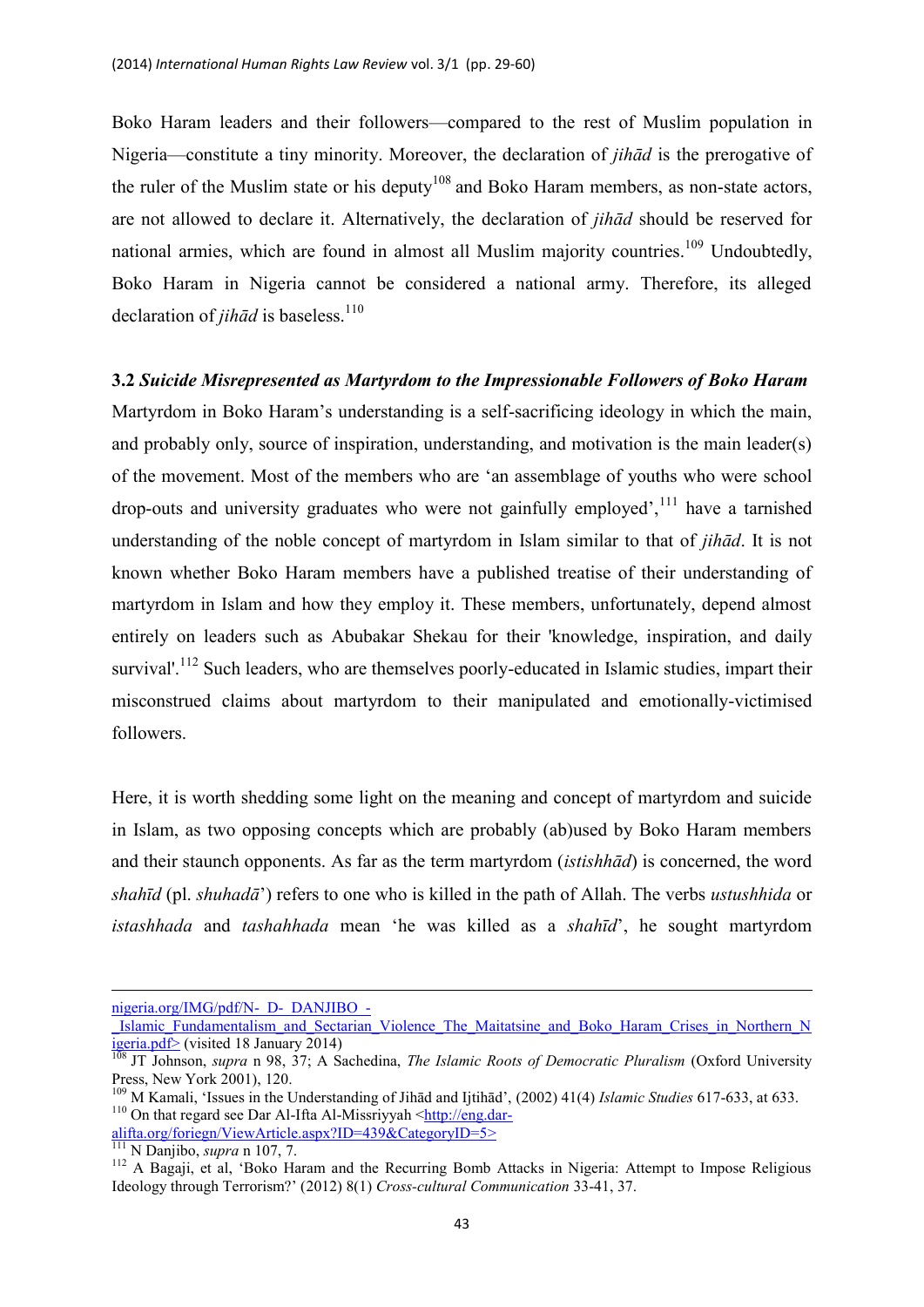$(shah\bar{a}dah)$  respectively.<sup>113</sup> The closest word, which conveys a similar meaning in English language, is the word 'martyr'. It refers to a 'person who is killed or made to suffer greatly because of his/her religious or other beliefs', $^{114}$  including 'political beliefs.<sup>'115</sup> However, 'martyr', although the closest, is not a precise, translation of '*shahīd*', because the meaning generally attached to the Arabic term conveys being killed on the battlefield, as compared with the English word 'martyr', which connotes death as a result of defending religious and non-religious beliefs.

The term *shahīd* occurs 'no less than fifty-six times<sup>116</sup> in the Qur'an in different singular and plural forms denoting five different meanings: a witness as in 2:282, being attentive as in 50:37, being present as in 4:72, being a watcher as in 5:117, and being a judge or arbitrator as in 10:29.  $117$  With the exception of the first meaning, none of the above conveys an apparent commonality with the English word 'martyr'. Quite often, the noun *shahīd* is used in the Qur'an to refer to one who witnesses an event as in 4:41. Allah is also a *shahid* or a witness to His creatures, especially the People of the Book as in the Our'an 3:98.<sup>118</sup> Al-*Shahīd* is one of the Divine attributes of Allah.<sup>119</sup> Thus, it is clear that the Arabic term *shahīd* is very much associated with the English word 'witness', especially when the former is used for meanings other than dying on the battlefield. Of the two apparently close equivalents to the Arabic term *shahīd*, the seemingly equivalent word 'martyr' will be used interchangeably in the discussion below unless otherwise indicated in order to remove any ambiguity. Moreover, the technical/juristic definitions of the term *shahīd* are also important because of its centrality to our assessment of Boko Haram practices in Nigeria. The followers of the four Sunnī schools give various definitions for this term.

<sup>&</sup>lt;sup>113</sup> Jamāl al-Dīn ibn Manzūr, *Lisān al-'Arab*, Vol. 3 (6<sup>th</sup> ed Dār Sādir, Beirut 1997) at 242.

<sup>&</sup>lt;sup>114</sup> A Hornby, *Oxford Advanced Learner's Dictionary of Current English*, Jonathan Crowther, (ed) (5<sup>th</sup> ed Oxford University Press, Oxford 1995), 719.

<sup>&</sup>lt;sup>115</sup> University of Birmingham, *Collins COBUILD Advanced Learner's English Dictionary* (4<sup>th</sup> ed HarperCollins Publishers, Glasgow 2003), 881.

<sup>116</sup>B Lawson, 'Martyrdom', in John L. Esposito (ed), *The Oxford Encyclopaedia of the Modern Islamic World*, Vol 3 (Oxford University Press, New York 1995), 54.

<sup>117</sup>M Badawi and M Abdel Haleem, *Arabic-English Dictionary of Qur'anic Usage* (Brill, Leiden 2008), 499.

<sup>&</sup>lt;sup>118</sup> M Mutawallī al-Shaʿrāwī, *Tafsīr al-Sha'rāwī*, Vol. 3 (Akhbār al-Yawm, Cairo 1991), 1645.

<sup>119</sup> B Freamon, 'Martyrdom, Suicide, and the Islamic Law of War: A Short Legal History' (2003) 27(1) *Fordham International Law Journal* 229-369, 317.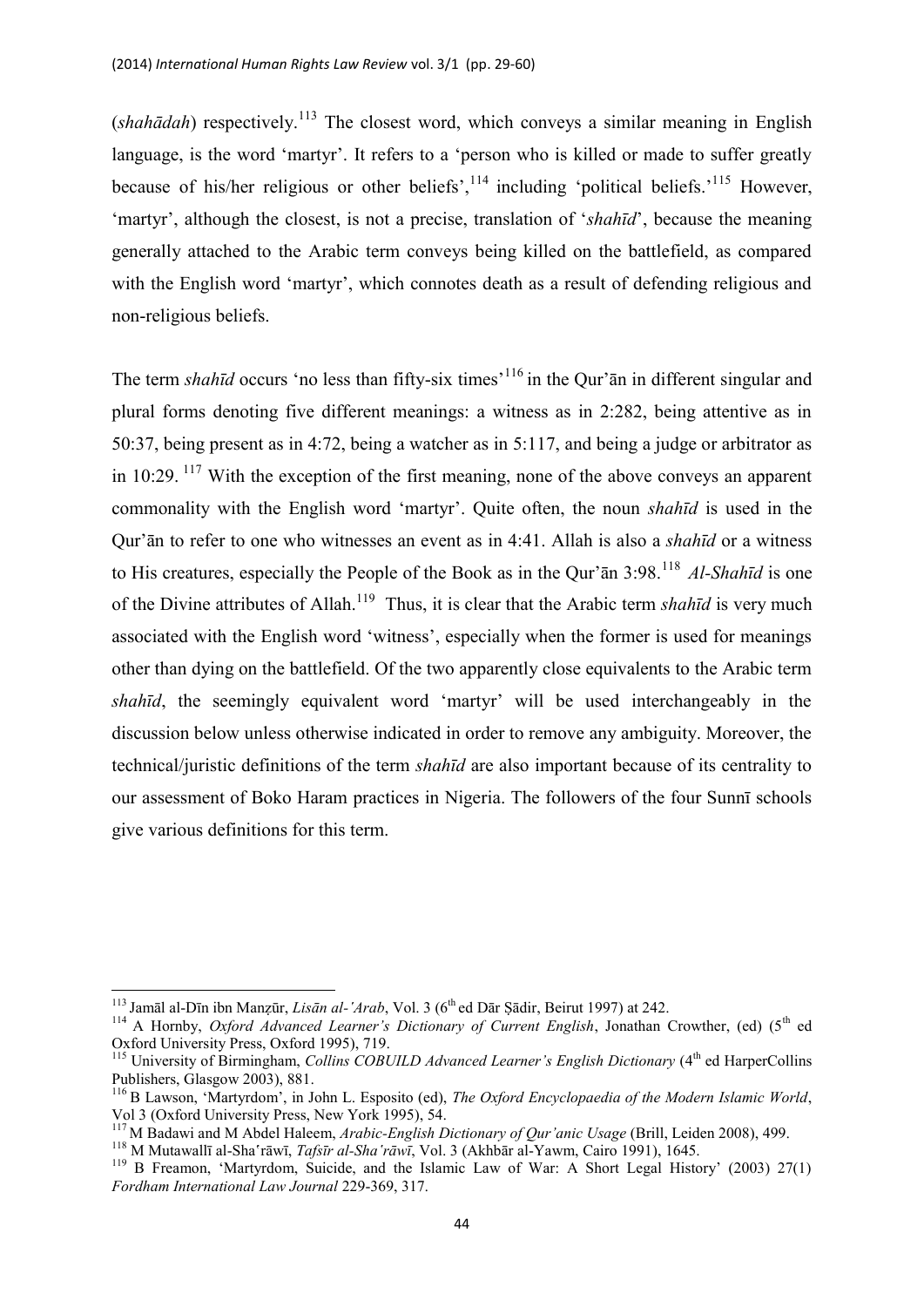Some of the early jurists, $120$  especially the followers of the four widely-respected Sunnī schools of Islamic jurisprudence, did much work on defining the concept of martyr. All of them assert that he/she is a person killed by unbelievers on the battlefield. The Hanafi jurist al-Zayla'ī (d. 743) states that the *shahīd* is 'the one who is killed by the enemy of Muslims, by the brigands or by his fellow Muslims unjustly.'<sup>121</sup> The famous Mālikī scholar Abū al-Barakāt (d. 1201), defines him/her as, 'the one who is killed by the enemy of Muslims whether killed inside or outside the Muslim territory.<sup> $122$ </sup> The Hanbalī jurist ibn Muflih (d. 884), states that the *shahīd* is 'the one who is killed by the unbelievers on the battlefield.<sup>123</sup> The Shāfi'ī jurist al-Khatīb al-Shirbīnī (d. 977), repeated almost the same definition by ibn Muflih.<sup>124</sup>

The above juristic definitions encapsulate all the literal explanations given to the term '*shahīd*', such as presence, knowledge and witnessing, referred to above. The *shahīd*, according to those literal definitions, is named as such because he is physically present on the battlefield, and others know that if he is killed, he will be admitted to Paradise and the angels will bear witness to his dignified status in Paradise. This depends on a sincere intention to uphold Allah's rule.

Furthermore, the technical/juristic definitions transcend such literal meanings to include the Muslim who is killed by unbelievers on the battlefield. Of the above definitions, the Hanafī one appears to be the most comprehensive as it adds brigands and unjust killing by fellow Muslims to the category. In contrast to the Hanafi definition, the other three definitions refer only to unbelievers as being the killers.

Boko Haram members view martyrs as 'any member who fights and dies - by suicide bombing or otherwise - in the process of establishing a Sharia state would automatically

 $120$  These following juristic definitions constitute the foundation upon which modern scholars, such as Lewis, depend when they attempt to define martyrdom in Islam. For Lewis's definition of martyrdom, see B Lewis, *The Crisis of Islam: Holy War and Unholy Terror* (The Modern Library, New York 2003), 38.

<sup>&</sup>lt;sup>121</sup> F al-Zaylaʿī, *Tabyīn al-Haqā* 'iq: Sharh Kanz al-Daqā 'iq, Vol. 1 (Dār al-Kutub al-Islāmī, Cairo 1895-6/1313), 247.

<sup>&</sup>lt;sup>122</sup> A Abū al-Barakāt, *Al-Sharh al-Kabīr*, (ed) Muhammad `Allīsh, Vol. 1 (Dār al-Fikr, Beirut n.d.), 425.

<sup>&</sup>lt;sup>123</sup> I ibn Muflih, *Al-Mubdi' Sharh al-Muqni'*, (ed) M al-Shafi'ī, Vol. 2 (Dār al-Kutub al-*ʻ*Ilmiyyah, Beirut 1997), 237.

<sup>124</sup> S al-Shirbīnī. *Mughnī al-Muhtāj ilā Ma'rifat Alfāz al-Minhāj*, (ed) M ʿAytānī, Vol. 1 (Dār al-Maʿrifah lil-Tibā'ah wa al-Nashr wa al-Tawzī', Beirut 1997), 520.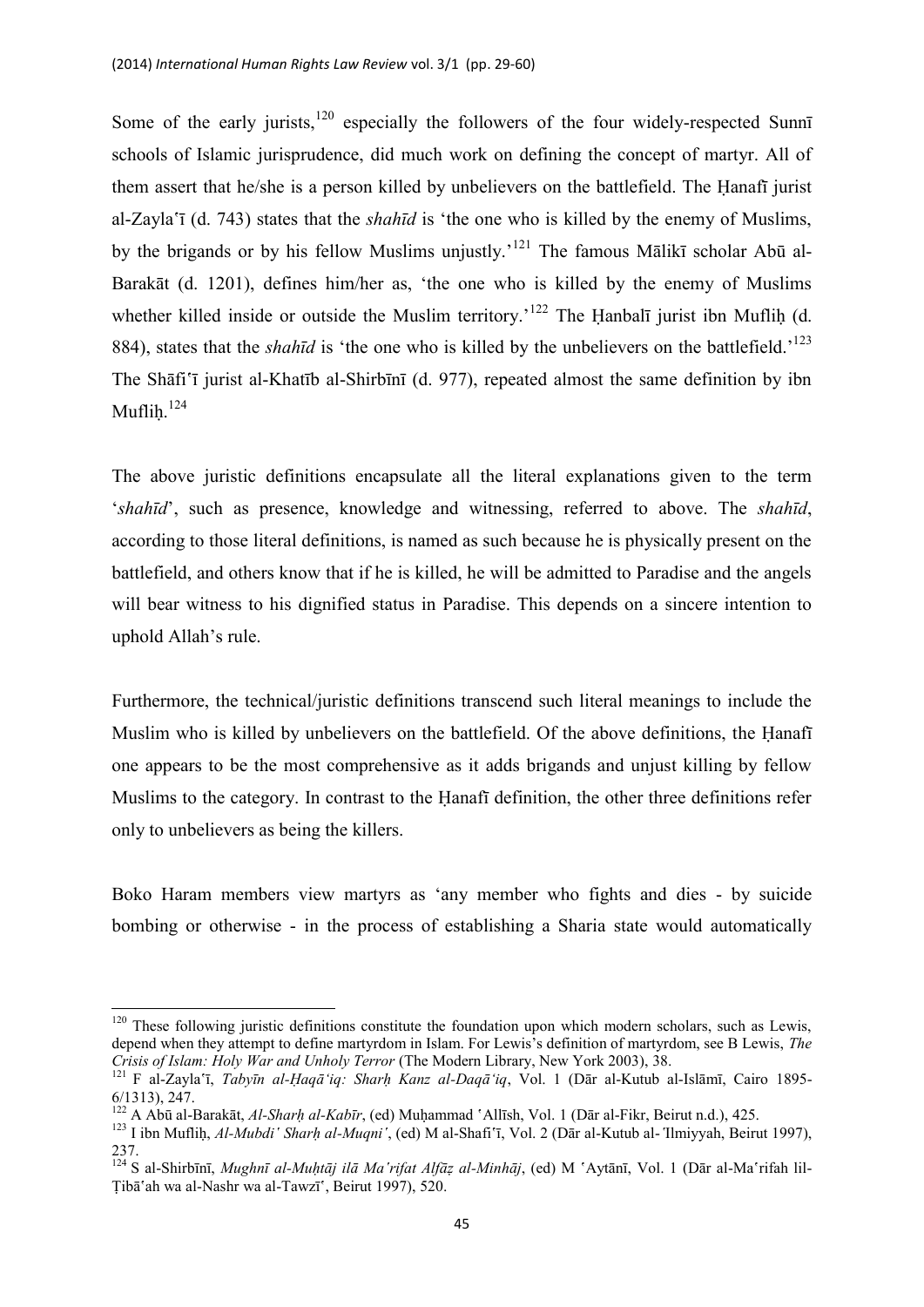become a martyr and gain the reward of *Aljanna* - paradise or heaven.'<sup>125</sup> Generalised rhetoric as such is religiously unacceptable and undermines Boko Haram claims about martyrdom for various reasons. First, the claim that all Boko Haram members killed while fighting against the Nigerian government, churches, or even against fellow Muslims are *shuhadā*', is not true because this understanding stands in total contrast to the very definition(s) of the *shahīd* cited above. Ironically, such claims about martyrdom and paradise rewards are unilaterally-declared by religiously unqualified leaders and members of Boko Haram to dress their practices in religiously acceptable attire through which current and hopeful recruits and supporters become more convinced of the attacks perpetrated, unfortunately, in the name of Islam.

Second, the tragic incidents where non-Muslim places of worship, including Nigerian churches, are targeted,<sup>126</sup> throws doubt on the *shahīd* status of the perpetrator in case of his death. Surprisingly, such atrocious attacks constitute a total disregard of Qur'anic verses, such as 34:40. As a religion, Islam calls for the protection of five main collective objectives, famously known as *al-Kulliyyāt al-Khamsah*: religion, self, intellect, honour, and property. The destructive acts of Boko Haram here violate the sanctity of religion, self, and property and are, therefore, strongly prohibited. It is internationally understood that the Nigerian government and the non-Muslims in Nigeria are not at war with Muslims in general or the Boko Haram minority in particular. Therefore, equitable, fair, tolerant, and righteous treatment should be applied by both sides. The Our'an instructs Muslims in 60:8 saying, 'Allah does not forbid you to deal justly and kindly with those who fought not against you on account of religion and did not drive you out of your homes. Verily, Allah loves those who deal with equity.'

Third, the response to such unsubstantiated claims of martyrdom has not as of yet, according to our best understanding, been put in a more detailed and Islamically evidence-based manner before international legal bodies, such as the ICC. Generalised responses which decry the un-Islamic actions of Boko Haram are still dominating the scene inside Nigeria itself.<sup>127</sup> Outside the Nigerian territories, renowned organisations, such al-Azhar in Egypt, follow the same line of generalised condemnation. In what can be described as its only published statement so far,

<sup>125</sup> B Maiangwa, *supra* n 85, 66; See also, A Bagaji, et al., *supra* n 112, 37.

<sup>126</sup> The Office of the Prosecutor, *supra* n 4, at para. 31.

<sup>127</sup> B Maiangwa, *supra* n 85, 72.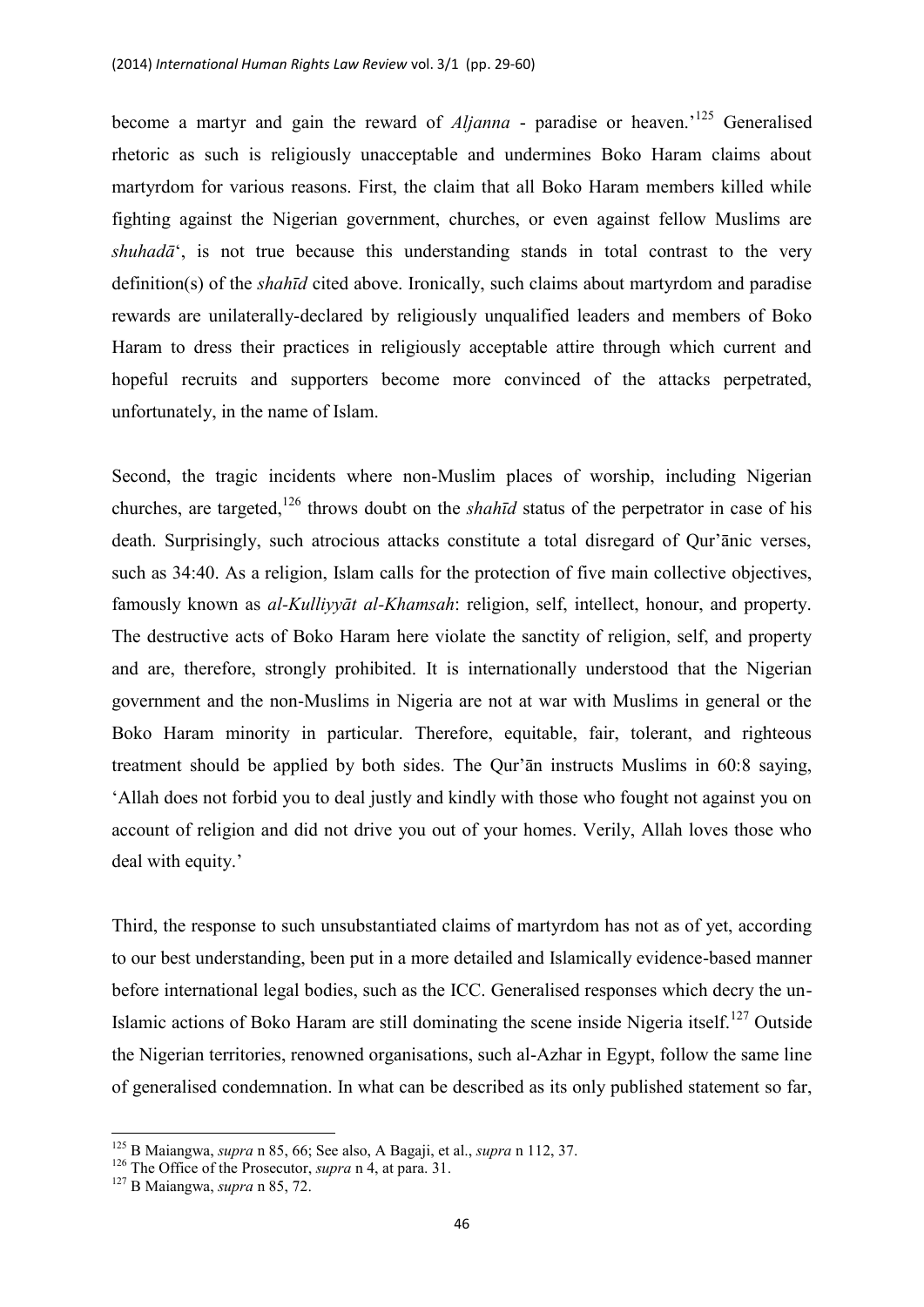*Sawt al-Azhar*, the official mouthpiece of the internationally-renowned al-Azhar establishment in Egypt, quoted the Sheikh of al-Azhar<sup>128</sup> as saying:

Sheikh Al-Azhar extremely denounces the attacks which took place in Nigeria that were linked to the "Boko Haram" group. The Grand Imam condemns such actions committed by some stray groups; such as these vicious bombings, bloodshed of innocent lives, as well as flagrant attacks on places of worship. The Grand Imam emphasized that Islam is innocent of such irresponsible actions. Islam incriminates such unlawful and vicious acts and punishes such crimes.<sup>129</sup>

Therefore, it can be safely deduced that Boko Haram attacks are considered suicidal bombings where innocents are unjustifiably killed, rather than martyrdom. However, wellarticulated and detailed responses are still needed of reputable Muslim international organisations, such as al-Azhar, because of their international impact to expose the practices of Boko Haram. Serious evidence-based studies also help stem the spread of the ideological tide of Boko Haram and other similar groups internationally.

#### **3.3** *Inciting to and Committing Suicide*

-

Through their emotionally-driven inciting rhetoric, religious leaders undisputedly goad their followers to violence. They even, sometimes, 'increase the likelihood of conflict onset.'<sup>130</sup> As for the second signature issue, it can be stated that while Boko Haram members think that they may not contribute to feeding religious violence, the skewed religious discourse they employ makes them religiously responsible for fomenting religious tension that eventually lure their adherents to commit suicide in the name of Islam.<sup>131</sup>

<sup>&</sup>lt;sup>128</sup> According to Kelsay, the Sheikh of al-Azhar is considered the most authoritative Islamic figure in Egypt and, supposedly, the world of Sunnī Islam. J Kelsay, *Arguing the Just War in Islam* (Harvard University Press, Cambridge 2007), 133.

<sup>&</sup>lt;sup>129</sup> 'The Grand Imam Denounces Nigeria Attacks', *The Weekly: Sawt Al-Azhar*, Vol.13: 640, 30 December 2011, available online at [<http://www.alazhar.gov.eg/sawt\\_alazhar/640/SawtAlAzhar\\_Issue\\_640.pdf>](http://www.alazhar.gov.eg/sawt_alazhar/640/SawtAlAzhar_Issue_640.pdf) (visited 5 March 2014).

<sup>&</sup>lt;sup>130</sup> [M Basedau](http://www.tandfonline.com/action/doSearch?action=runSearch&type=advanced&searchType=journal&result=true&prevSearch=%2Bauthorsfield%3A(Basedau%2C+M))a, et al., 'Do Religious Factors Impact Armed Conflict? Empirical Evidence from Sub-Saharan Africa' (2011) 23(5) *Terrorism and Political Violence* 752-779, 756.

<sup>&</sup>lt;sup>131</sup> M Basedau, et al., 'What Drives Interreligious Violence? Lessons from Nigeria, Cote d'Ivoire and Tanzania' (2013) 36(10) *Studies in Conflict & Terrorism* 857-879, 870.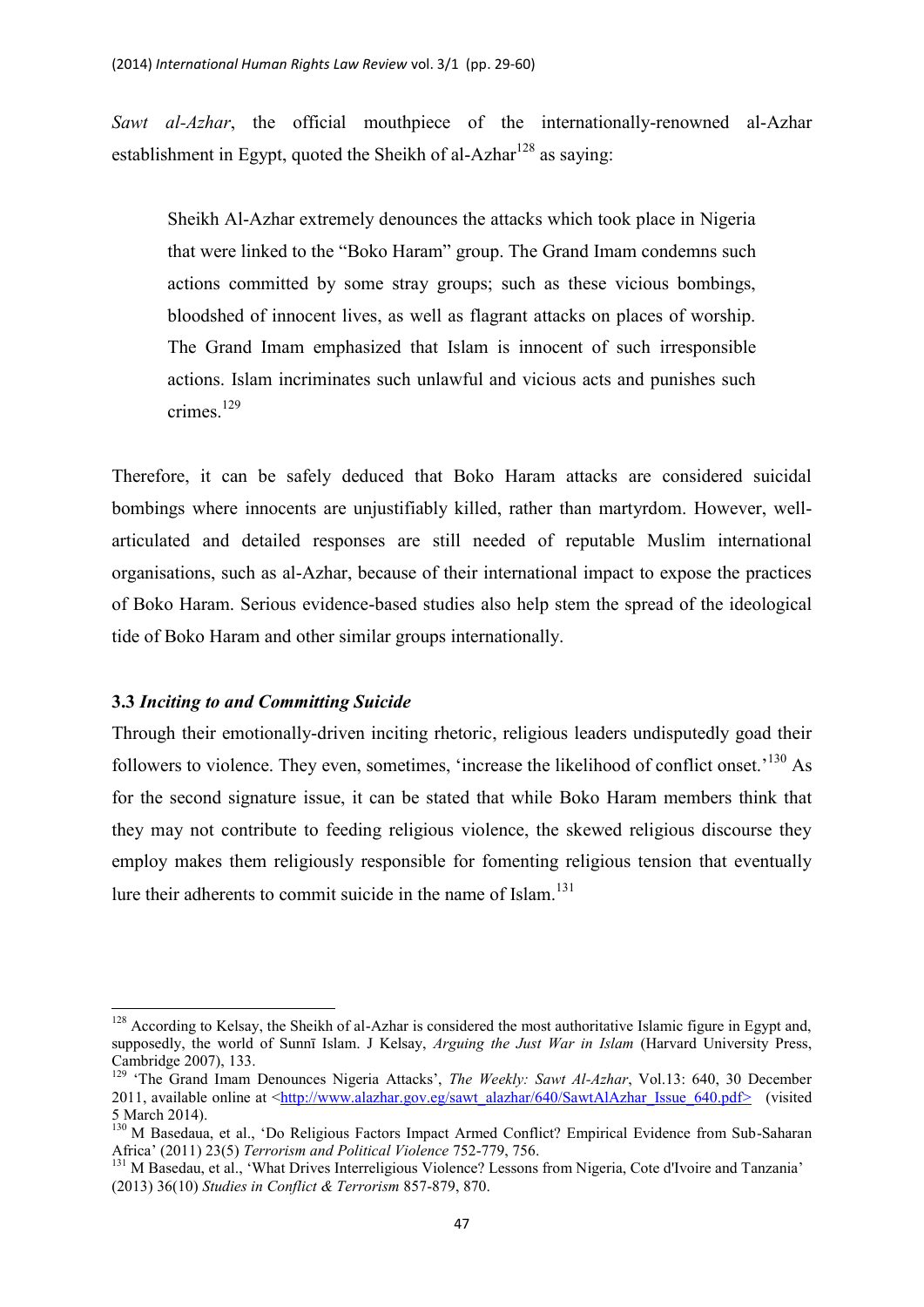Before clarifying the Islamic stance on the prohibition of committing suicide—which members of Boko Haram wrongfully conceive as martyrdom as earlier explained—it is equally important to also clarify the attitude of Islam concerning incitement to violence. Incitement *(tahrīd)* and supporting *('i'ānah)* (i.e. in committing a criminal act) are two terms frequently quoted in such a context. In Islamic law, *tahrid* is to lure a person to commit a crime irrespective of whether the act itself leads to a crime or not. Inciting others to commit a crime is, according to Muslim jurists, a punishable crime on its own. It is also a sinful act (*ma*'siyah) and a command to commit that which is evil (*munkar*).<sup>132</sup> Incitement is also a criminalised act under international law.<sup>133</sup> *'I'ānah* is also a crime like *taḥrīḍ*. The person offering logistic support for the perpetrator is a collaborator  $(mu^{\dagger}n)$  in the crime.<sup>134</sup> It is clear, according to Muslim jurists from the way they discussed *tahrīd* and *'i'anah*, that they go as far as to encompass verbal and non-verbal forms. Both inciting and supporting verbal and non-verbal techniques are employed by Boko Haram leaders towards their followers and sympathisers who are 'nurtured, sheltered, rendered pliant, obedient to only one line of command, ready to be unleashed at the rest of the society.<sup>135</sup> The late Boko Haram leader, Yusuf, for example, used to emphasise his own ideas when addressing his followers in a broader and more sweeping condemnation of the many things which he considered Islamically-prohibited.<sup>136</sup> Thus, Boko Haram leaders who incite and offer spiritual, moral, and logistic support to their followers are certainly participating in the crimes committed and, therefore, deserve punishment under Islamic law as well as international law.

As for the ordinary Boko Haram members who irrationally follow their own leaders and are lured to commit suicide attacks, they are committing an abominable crime which secures its perpetrator an abode in the Hellfire according to Qur'an 4:29-30. It is also a crime which is 'strictly prohibited in Islamic law'.<sup>137</sup> Interestingly, there are various occurrences of the expression *gatl al-nafs* in the Our'an  $(2:54, 195; 4:29-30, 66; 18:6; 26:3)$ . In these

<sup>&</sup>lt;sup>132</sup> S al-Shirbīnī, *supra* n 124, 331; Al-Dardīr, Al-Sharh al-Kabīr, Vol. 4, pp. 216-218; A al-Kāsānī, Badā'i' al-*Sanā'iʽ fī Tartīb al-Sharā'iʽ*, Vol 7 (DƗr al-KitƗb al-ʽArabī, Beirut 1982), 180.

<sup>133</sup> [Y Ronen](http://www.researchgate.net/researcher/2033607424_YAEL_RONEN/), 'Incitement to Terrorist Acts and International Law' (2010) 23(3) *[Leiden Journal of International](http://www.researchgate.net/journal/1478-9698_Leiden_Journal_of_International_Law)  [Law](http://www.researchgate.net/journal/1478-9698_Leiden_Journal_of_International_Law)* 645-674, 646, 648, 673.

<sup>134</sup> A al-Shirbīnī, *supra* n 124, 331; Al-Dardīr, *supra* n 132, 180. See also, ʽUdah, *Al-Tashrīʽ al-Jināi' fī al-Islām*, *Muqāranan bi al-Qānūn al-Wad'ī*, Vol 1 (13th ed., Mu'assasat al-RisƗlah li al-TibƗh wa al-Nashr wa al-Tawzī, Bierut, 1994), 406.

<sup>135</sup> B Maiangwa, et al., 'Baptism by Fire': Boko Haram and the Reign of Terror in Nigeria' (2012) 59(2) *Africa Today* 41-57, 45. See also B Maiangwa, *supra* n 85, 66, n 4.

<sup>136</sup> Anonymous Author, *supra* n 87, 126.

<sup>&</sup>lt;sup>137</sup> M Munir, 'The Layha for the Mujahideen: An Analysis of the Code of Conduct for the Taliban Fighters under Islamic Law' (2011) 93 (881) *International Review of the Red Cross* 81-102, 100.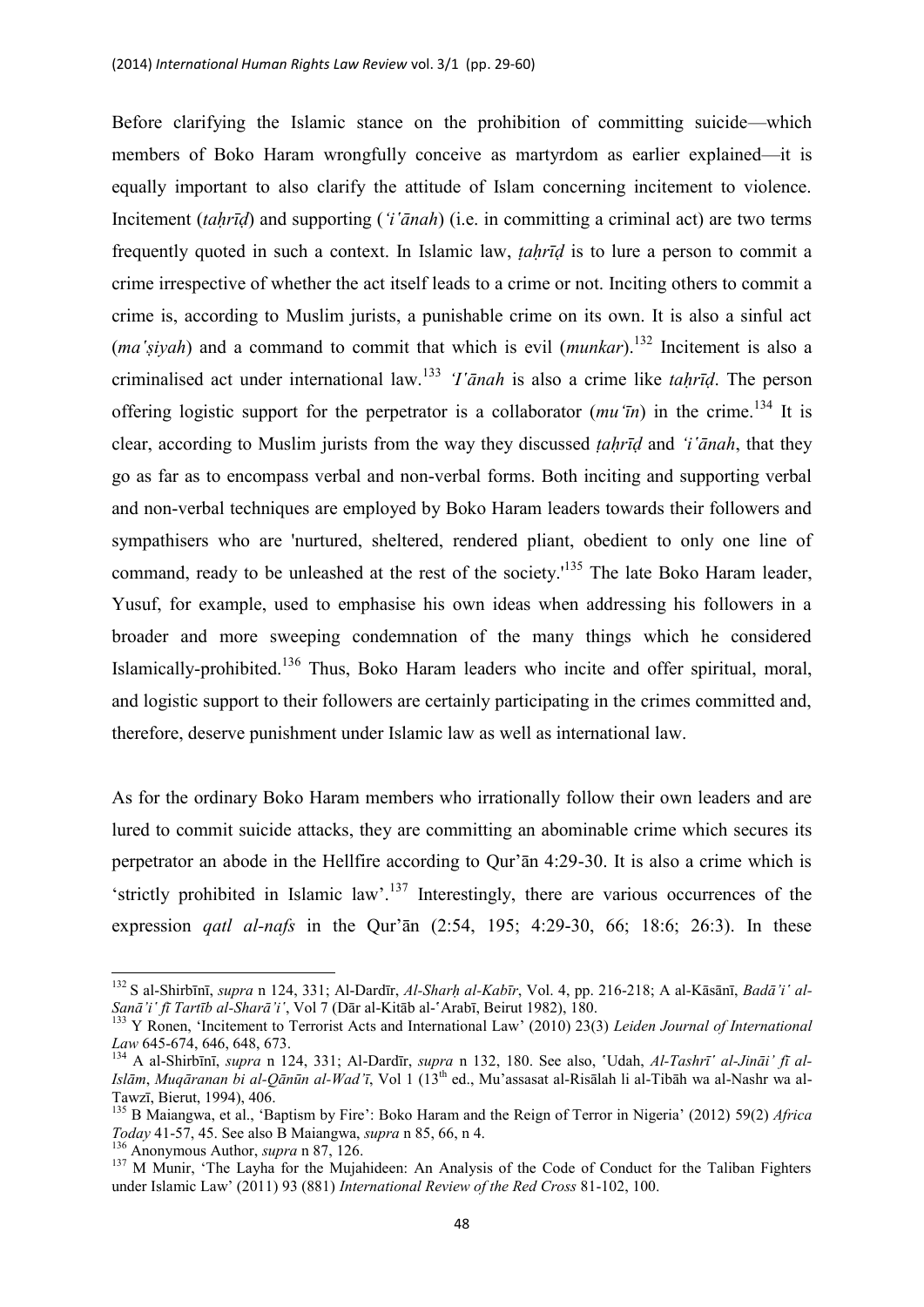occurrences, terms such as *qatl al-nafs*, *tahlukah* (self-destruction), and *bakhʽ*<sup>138</sup> (killing oneself because of sorrow) are used. The Qur'an never uses the word '*intihar*' (suicide), although some exegetes, such as al-Shaʿrāwī, have interpreted *qatl al-nafs* as *intiḥār*.<sup>139</sup> *Intihār*, or suicide, as the self-inflicted action of killing oneself intentionally. The term does not occur in classical Arabic lexicons.<sup>140</sup> Kamali states that 'suicide bombing has no precedent in Islamic law and history and it is a new issue, open in that sense to fresh contributions.<sup>'141</sup> In a clear prohibition of suicide and mutual killing, God says in the Our' $\bar{a}$ n: 'You who believe, do not wrongfully consume each other's wealth but trade by mutual consent. Do not kill each other [do not kill yourselves], for God is merciful to you. If any of you does these things, out of hostility and injustice, We shall make him suffer Fire: that is easy for God.'<sup>142</sup>

Most classical mainstream exegeses support the interpretation of the Our'anic phrase '*wala* taqtulū anfusakum' (do not kill yourselves) as a prohibition against mutual killing.<sup>143</sup> The famous Egyptian exegete al-Sha<sup>s</sup> rāwī takes the view that '*qatl al-nafs*' in this verse may mean four things: individual suicide, individual *mukhātarah* (risking one's life), killing others with the consequence of being killed in retaliation, and mutual killing.<sup>144</sup> He does not give preference to one explanation over another, although he gives fuller consideration to individual suicide. He appears to be the only modern exegete who gives a definition of suicide.<sup>145</sup> He also turns to the Sunnah to buttress his argument, citing the following Prophetic Hadīth as a clear evidence for the prohibition of suicide: $146$  Jundub ibn `Abdull $\bar{a}$ h narrates that Prophet Muhammad is reported to have said: 'A man from those previous to you felt apprehensive about a wound he sustained. Therefore, he severed his hand with a knife and died from loss of blood. Whereupon Allah said: My servant anticipated my action by

1994/1415) at 605; A Hornby, *supra* n 114, 1195.

<sup>144</sup> M Mutawallī al-Shaʿrāwī, *supra* n 118, 2148.

<sup>138</sup> M Badawi and M Abdel Haleem, *supra* n 117, 78. See also, F Rosenthal, 'On Suicide in Islam' (1946) 66(3) *Journal of the American Oriental Society* 239-259, 241.

<sup>&</sup>lt;sup>139</sup> M Mutawallī al-Shaʿrāwī, *supra* n 118, 2148.

<sup>&</sup>lt;sup>140</sup> See Majmaʿ al-Lughah al-ʿArabiyyah, *Al-Mu'jam al-Wajīz* (Egyptian Ministry of Education, Cairo,

<sup>141</sup> M Kamali, *Shari'ah Law: An Introduction* (Oneworld Publications, Oxford, 2008) at 283. See also, A Abdel-Khalek, 'Neither Altruistic Suicide, nor Terrorism but Martyrdom: A Muslim Perspective' (2004) 8(1) *Archives of Suicide Research* 99-113, 100.

<sup>&</sup>lt;sup>142</sup> Qur'ān 4:29-30. See also, M. Abdel Haleem, *supra* n 106, 53.

<sup>&</sup>lt;sup>143</sup> See for example, Al-Țabarī, *Jāmi' al-Bayān 'an Ta'wil Al Qur'ān*, Vol. 2, 35; M al-Qurțubī, *Al-Jāmi' li Aۊkām al-Qur'ān* (DƗr al-Shaʽb, Cairo n.d.),Vol. 5, pp. 156 f; *ʽ*Abd al-RaতmƗn al-Suyūt৬ī, *Al-Durr al-Manthūr fī al-Tafsīr bi al-Ma'thūr* (DƗr al-Fikr, Beirut 1993), Vol. 1, 524.

<sup>&</sup>lt;sup>145</sup> Suicide, according to him, is an act committed by someone who fails to cope with his life affairs and hence resorts to self-murder. M Mutawallī al-Shaʿrāwī, *supra* n 118, 2146.

<sup>146</sup> Ibid, 2147.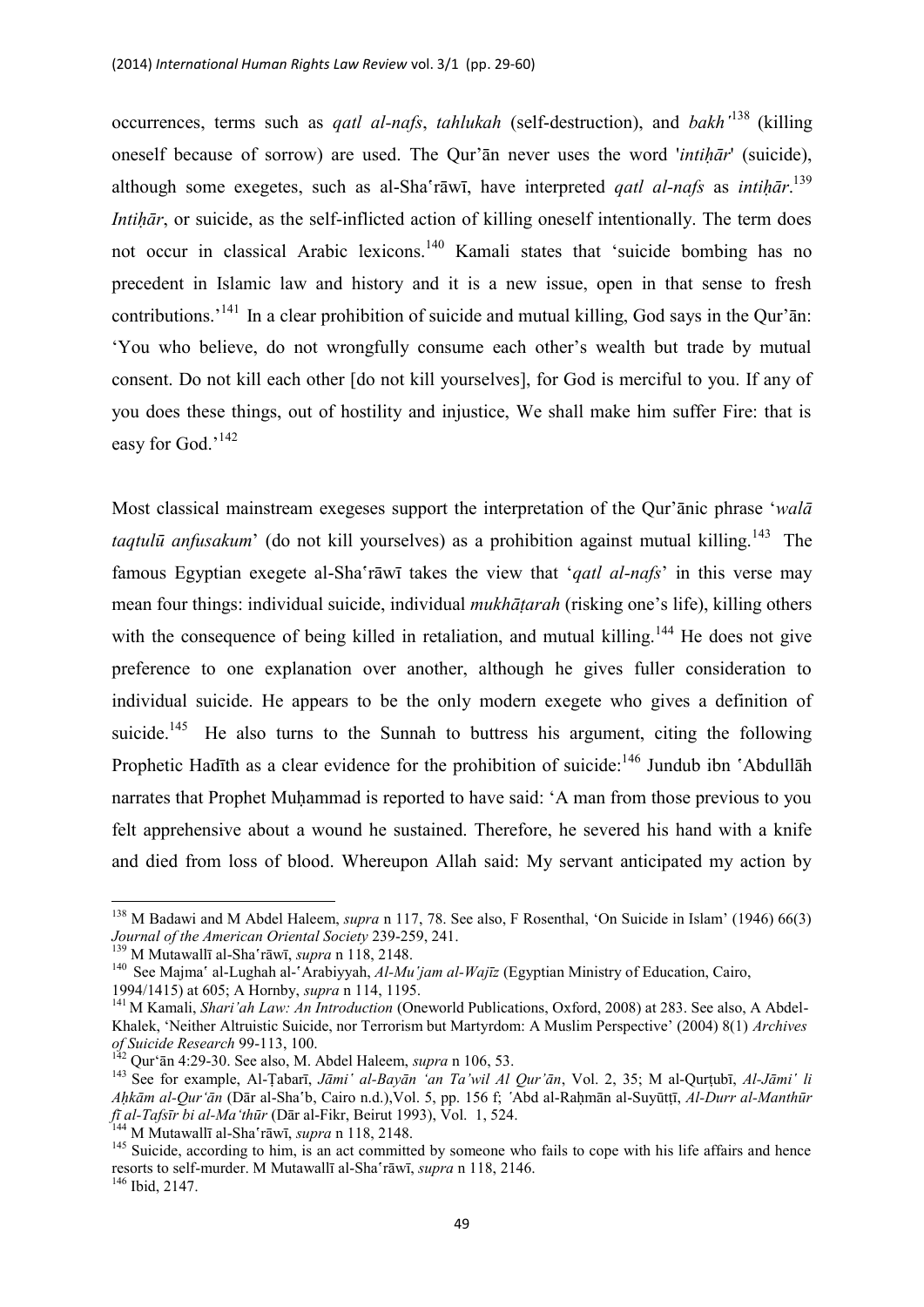taking his own life; therefore, he will not be admitted into Paradise.<sup> $147$ </sup> Thus, when members of Boko Haram launch attacks even against Islamic clerics opposed to the group<sup>148</sup> and some of their members die as a result, then the act itself is a crime according to the Qur'anic prohibition of mutual killing as well as the Prophetic Hadīth above.

In addition to killing themselves through suicide, members of Boko Haram might be committing other crimes according to Islamic law. Firstly, in their suicide attacks, civilians are killed and the taking of human life, based on his $\hbar^{149}$  race, or geographical location is strongly prohibited according to the Qur'an 17:33. It is clear that civilians who are killed at places of worships, markets and other places as a result of Boko Haram attacks are merely targeted because of their religion, faith, cult, or otherwise.<sup>150</sup> Al-R $\bar{a}z\bar{i}$  states that the Qur' $\bar{a}$ n 17:33 indicates that taking of a human life without a just cause is the greatest sin after associating partners with Allah. He emphasises that *al-hurmah al-mughallazah* (strong prohibition) is the original ruling that governs killing others unjustly, affirming that killing can only be legitimate if clear reasons are established;<sup>151</sup> which is not actually the case with Boko Haram members targeting and killing non-combatants.<sup>152</sup> Secondly, in their suicide attacks civilians' bodies are mutilated and a 'number of victims are burned alive'<sup>153</sup> which is also another crime in its own rights and which is strictly prohibited in Islam. In a farewell address to Muslim soldiers heading for a battle with the Byzantines, Caliph Abu Bakr, said:

I recommend to you that you fear Allah and obey Him. When you engage the enemies do not loot, do not mutilate the dead, do not commit treachery, do not behave cowardly, do not kill children, the elderly or women, do not burn trees or damage crops, and do not kill an animal unless lawfully acquired for food. You will come across men confined to hermitages in which they claim to have dedicated their lives to worshipping God, leave them alone.<sup>154</sup>

<sup>148</sup> The Office of the Prosecutor, *supra* n 4, at para. 79.

<sup>150</sup> The Office of the Prosecutor, *supra* n 4, at para. 88.

.<br>-

<sup>147</sup> Al-Bukhārī, *Sahīh al-Bukhārī*, no. 3463, *in Mawsū'at al-Ḥadīth al-Sharīf: Al-Kutub al-Sittah*, (ed.) Ṣāliḥ bin ʽAbd al-ʽAzīz Ɩl al-Shaykh (DƗr al-SalƗm li al-Nashr wa al-Tawzīʽ, Riyadh 1999), 282.

<sup>&</sup>lt;sup>149</sup> 'Abd al-Munʿim al-Ḥifnī, *Mawsūʿat al-Qurʿān al-ʿAẓīm*, Vol. 2 (Maktabat Madbūlī, Cairo 2004) at 2450; Mahmūd Shaltūt, *Al-Islām: 'Aqīdah wa Sharī'ah* (15<sup>th</sup> ed., Dār al-Shurūq, Cairo 1988), 337.

<sup>&</sup>lt;sup>151</sup> F al-Rāzī, Al-Tafsīr al-Kabīr aw Mafātīh al-Ghayb, Vol. 20 (Dār al-Kutub al-*Ilmiyyah, Beirut 2000)*, 159

<sup>152</sup> The Office of the Prosecutor, *supra* n 4, at para. 79.

<sup>&</sup>lt;sup>153</sup> Ibid, at para. 40.

<sup>154</sup>A Tamimi, 'The Islamic Debate over Self-inflicted Martyrdom', in M Al-Rasheed and M Shterin (eds) *Dying for Faith: Religiously Motivated Violence in the Contemporary World* (IB Tauris London, 2009), 97 quoted in SM Bassiouni, *Al-Wathā'iq al-Dawliyyah al-Maʽniyyah bi ۉuqūq al-Insān*, Vol 2 (DƗr al-Shurūq, Cairo 2003), 35.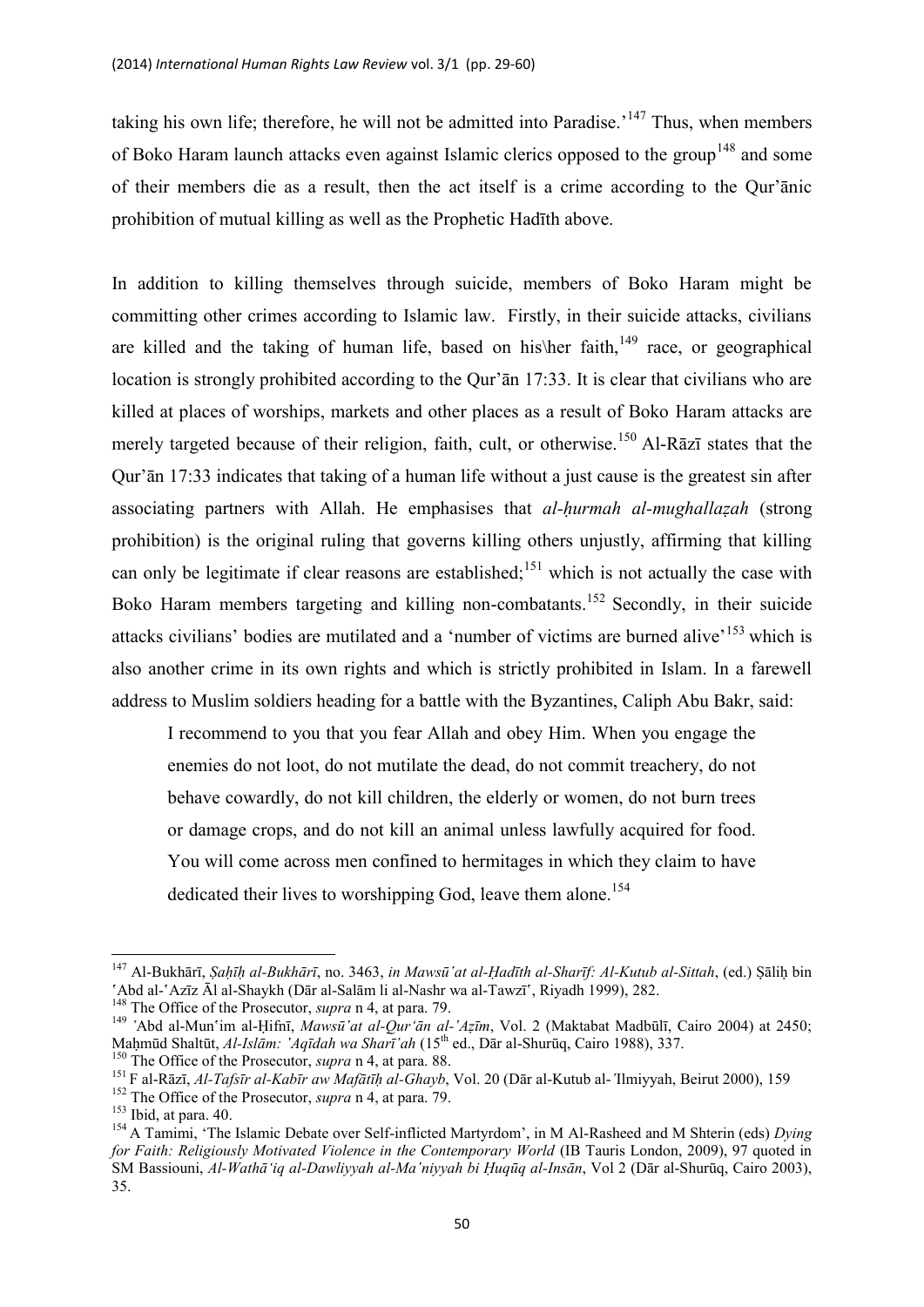If the above quotation is meant for enemy combatants, it is prohibited, *a fortiori*, for Boko Haram members to commit such suicide attacks in which, according to Cook, civilians are frequently killed.<sup>155</sup>

Thirdly, in their suicide attacks, properties belonging to others are destroyed which is also a prohibited act that is considered, according to the Qur' $\bar{a}$ n 5:33, corruption (*fas* $\bar{a}d$ ).<sup>156</sup> According to al-Sha<sup>s</sup>raw<sub>1</sub>, the '*fasad*' in this verse generally refers to the prohibition of causing corruption to humans by targeting them as well as destroying fauna and flora.<sup>157</sup> These include, for example, 'the destruction and burning down of houses and religious objects of a specifically targeted community.'<sup>158</sup> Finally, during and right after the suicide attacks committed by Boko Haram members, there are certainly Muslim and non-Muslim passers-by who are terrified, resulting in having their rights infringed upon, paths obstructed, and possessions seized which are also prohibited acts according the Our' $\bar{a}$ n 5:33.<sup>159</sup>

# **3.4** *Boko Haram Practices in Light of Islamic Criminal Law*

Having attempted to clarify that Boko Haram practices are neither *jihād* nor martyrdom but rather criminal acts encouraged by ill-informed people about their own Islamic tradition and executed by members who are mostly intellectually-hijacked by their leaders, it is time now to raise two concluding questions. Under which criminal category can the practices of Boko Haram members be classified within the Islamic criminal law?

To answer the first question, it is essential to state that crime (*jarīmah*) in Islamic law refers to a prohibited act for which Allah sets a deterring punishment either through a fixed penalty (*hadd*) or through a discretionary one (*ta*'z $\bar{t}$ *r*).<sup>160</sup> It is submitted that the crimes committed by members of Boko Haram, discussed above, fall within the category of *hudūd* (pl. *hadd*); namely the crime of *hirābah* (brigandage, banditry, highway robbery); which is an essential

<sup>&</sup>lt;sup>155</sup> D Cook, 'Suicide Attacks or "Martyrdom Operations" in Contemporary Jihad Literature', in D Rapoport (ed), *Terrorism: Critical Concepts in Political Science*, Vol. 4 (Routledge, London 2006), 134.

<sup>156</sup> F Denny, 'Corruption', in JD McAuliffe (ed), *The Encyclopaedia of the Qur'ān*, Vol. 1 (Brill, London 2001), 439.

<sup>&</sup>lt;sup>157</sup> M Mutawallī al-Shaʿrāwī, *supra* n 118, 3090.

<sup>158</sup> The Office of the Prosecutor, *supra* n 4, at para. 43.

<sup>159</sup> Al-৫abarī, *Jāmiʽ al-Bayān*, *supra* n. 143, Vol. 6, 211.

<sup>&</sup>lt;sup>160</sup> ʿA al-Mawardī, *Al-Ahkām al-Sultāniyyah wa al-Wilāyāt al-Dīniyyah* (Dār al-Fikr li al-Țibāʿah wa al-Nashr wa al-Tawzīʿ, Cairo 1983), 189; idem, *Al-Ahkam As-Sultaniyyah: The Laws of Islamic Governance*, trans. Asadullah Yate (Ta-Ha Publishers, London 1966, repr. 2005), 309.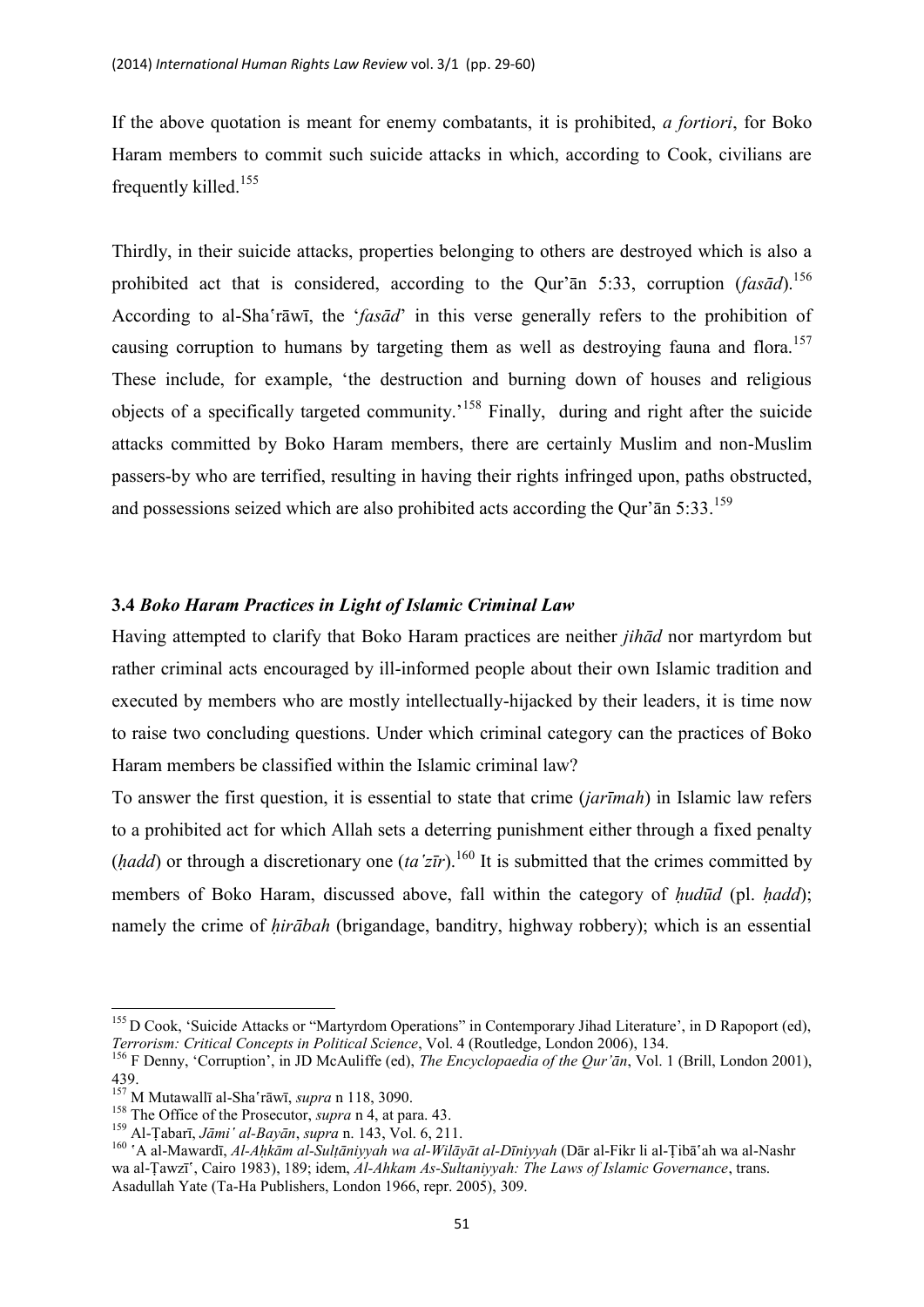category of *hudūd* within the Islamic criminal law system *stricto sensu*.<sup>161</sup> Within the Sunnī legal theory, there are three terms that are widely used for *hirābah*; the first is *hirābah* itself, the second is *qat' al-Tarīq* (highway robbery), and the third is *sariqah kubrā* (great theft, larceny).<sup>162</sup> The first term is employed here because of its strong relevance and similarity to the actual crimes committed by Boko Haram members, and the fact that the term *hirābah* itself covers the two other terms. While *hirābah* is a crime, the punishment for which is mentioned in the Qur'ān 5:33-34, it is not noticeable to find classical or modern Qur'ān interpreters working on a definition for this concept. Rather, they pick the definition(s) for the term from relevant original Islamic law sources for their own exegetical use. Recently, an attempt has been made to reach a comprehensive definition of *hirābah* based on selected major Sunnī Islamic law sources from classical and modern sources. The definition arrived at goes as follows:

*Hirābah* is the premeditated act of a sane and mature individual (or group of individuals) aimed at frightening, robbing, killing and/or transgressing against non-combatants' dignity, carried out from a position of *shawkah* (power). The targets in *hirābah* may be Muslims or non-Muslims, in any setting, be it a village, a city, at sea or in the air.<sup>163</sup>

Certain main elements can be extracted from the above definition. First, the act of terrorising people. Undoubtedly, innocent civilians who are not primarily targeted by Boko Haram attackers or suicide bombers are terrorised. MƗlikī jurists consider any action intended to terrorise people to be a core act of *hirābah*, irrespective of whether a weapon is used or not. This element is considered the greatest common denominator between *hirābah* and terrorism because it is a distinctive characteristic of both crimes.<sup>164</sup> Second, causing corruption (*fasād*).<sup>165</sup> Abou El Fadl states that the classical jurists, almost without exception, argued that those who attack residents and wayfarers in order to terrorise them are corrupters of the earth (*mufsidūna fī al-Arḍ*),<sup>166</sup> something that Boko Haram attackers certainly do with or without

<sup>161</sup> R Peters, 'The Islamization of Criminal Law: A Comparative Analysis' (1994) 34(2) *Die Welt des Islams* (1994) 246-274, 247.

<sup>&</sup>lt;sup>162</sup> N Wajis, 'The Crime of *Hirāba* in Islamic Law' (PhD thesis, Glasgow Caledonian University 1996), 63; S. Mahmassani, 'The Principles of International Law in the Light of Islamic Doctrine' (1966) 117 *Recueil des Cours* at 223-323, 287.

<sup>163</sup> El-Sayed Amin, *supra* n 92, 307.

<sup>164</sup> N Wajis, *supra* n 162, 70.

<sup>165</sup> According to Wajis, the closest equivalent to the English word 'corruption' is the Arabic word '*fasād*'. Ibid, 71.

<sup>166</sup> KA El Fadl, *Rebellion and Violence in Islamic Law* (Cambridge University Press, Cambridge 2001), 242.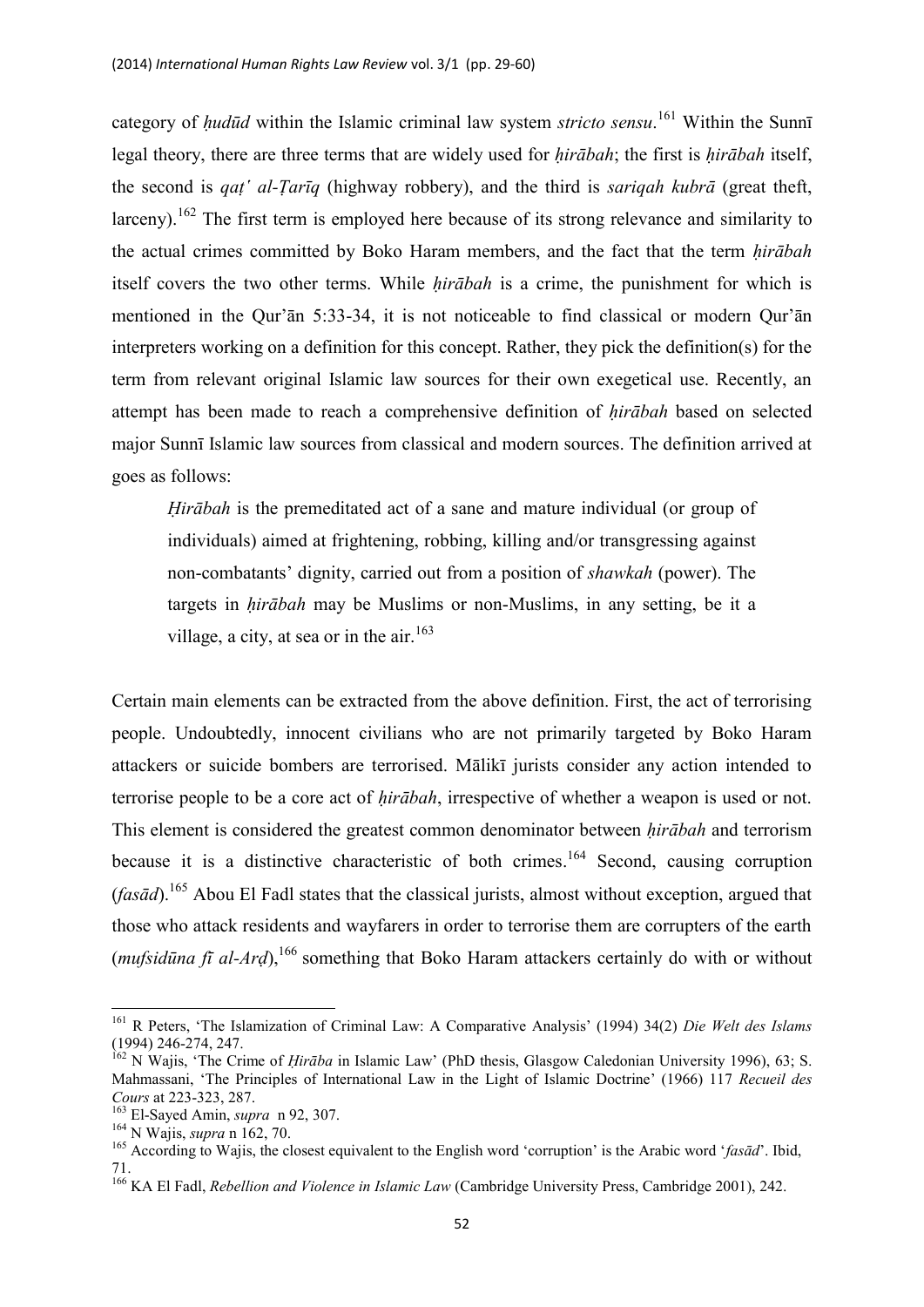intention. Importantly, 'frightening the secured, destroying their public interests, life essentials and human dignity for the purpose of sowing aggression and corruption on earth<sup>167</sup> was the definition of terrorism given by the Islamic Research Academy at al-Azhar in Cairo<sup>168</sup> on 1 November 2001. Abou El Fadl also adds that, the Qur'an refers to various forms of corrupting the earth, such as terrorising residents and wayfarers, as well as other attacks in which non-combatants are targeted.<sup>169</sup> However, the main form of corruption that is directly related to terrorism from a Our'ānic perspective is taking the life of a human being unjustly. irrespective of his\her faith, $170$  race or geographical location. Such terrorist acts are strongly prohibited in the Qur'ān 17:33. Unquestionably, Boko Haram members who carry out the attacks target the above categories in a blatant violation of the core principles of international law as well as Islamic law texts and, more importantly, the definitive (*qat'i*) Our'an texts. Third, based on the Qur'anic verses 5:32-33 Al-Sha'rawī argues that *fasad* is of two types. In the first type, the perpetrator personally attempts to take revenge for a previous aggression against him initiated by the other party, which is a common occurrence with Boko Haram. This personal revenge, according to al-Shaʿrāwī, is prohibited not because it is reciprocating aggression, but because of the violation of Islamic law, which prohibits people from taking the law into their own hands. They would be applying their own laws, disregarding the authoritative bodies appointed to settle personal grudges primarily through legal channels.<sup>171</sup> The second type, according to al-Sha $\overline{r}$  awi, is the terrorisation of people with whom there is no cause for dispute. Examples of this are the Boko Haram attacks against both church and Mosque goers. According to al-Shaʿrāwī, this is the most apt example of *hirābah*,<sup>172</sup> as it perfectly relates to the essence of the two verses referred to. Indeed, this description of *hirābah* generally corresponds to terrorism as in this latter example there is also no dispute between the terrorist\suicide bomber and his innocent victims. The targets are targeted not because of their own status, but to subdue those in authority, such as rulers or governments, so that they succumb to the perpetrators' demands. This is also a clear example of Boko Haram practice. Therefore, the violent acts of Boko Haram in Nigeria are considered *hirābah* acts based on the above definition and the extracted elements. Accepting the common view

.<br>-

<sup>&</sup>lt;sup>167</sup> Sālim al-Bahnasāwī, *Al-Taṭarruf wa al-Irhāb fī al-Manzūr al-Islāmī wa al-Dawlī* (Al-Mansūrah, Dār al-Wafā' li al-Tibā'ah wa al-Nashr wa al-Tawzī' 2004), 64.

<sup>168</sup> Al-Azhar in Egypt is regarded as the most important seat of Islamic learning. O Ashour, *The De-Radicalization of Jihadists: Transforming Armed Islamist Movements* (London/New York, Routledge 2009), 167.

<sup>169</sup> KA El Fadl, *supra* n 166, 242.

<sup>170</sup> M Shaltūt, *Al-Islām: 'Aqīdah wa Sharī'r ah* (15<sup>th</sup> edn, Dār al-Shurūq Cairo, 1988/1408), 337.

<sup>&</sup>lt;sup>171</sup> M Mutawallī al-Shaʿrāwī, *supra* n 118, 3090 et seq.

<sup>172</sup> Ibid, Vol. 15, 3091.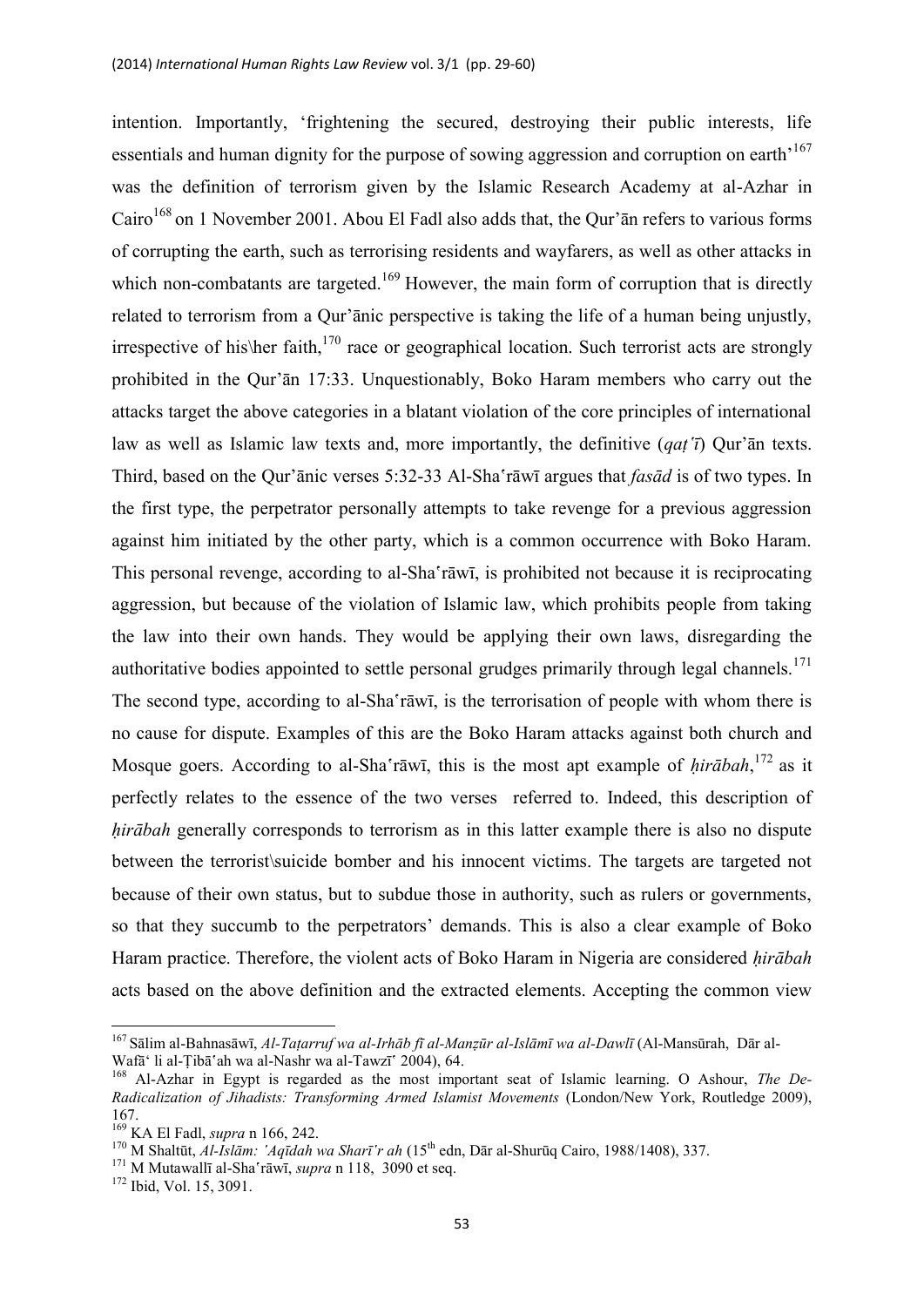that the classical *ۊirābah* crime 'corresponds in its most salient features' to the modern crime of terrorism,<sup>173</sup> the current practices of Boko Haram members especially those related to the main elements of *hirābah* discussed above are all punishable acts of terrorism according to international law and Islamic law.

As far as the Islamic law is concerned, if the alleged members of Boko Haram proved to be guilty of committing acts of *hirābah*—which has been proven to be slightly different from or almost identical to modern perverted acts of terrorism—and are to be tried before a court which applies solely Islamic law, then the punishments for *hirābah* applies to them. Interestingly, the punishments are mentioned in the following Qur'anic verses:

Those who wage war against God and His Messenger and strive to spread corruption in the land should be punished by death, crucifixion, the amputation of an alternate hand and foot, or banishment from the land: a disgrace for them in this world, and then a terrible punishment in the Hereafter, unless they repent before you overpower them— in that case bear in mind that God is forgiving and merciful.<sup>174</sup>

Classical and modern Qur'ān interpreters and jurists are in agreement that the punishments mentioned in the above verse (Qur'ān 5:33) are the prescribed punishments for *hirābah*. The punishments are execution, crucifixion, the amputation of a hand and a foot on opposite sides, or banishment from the land. There are two main approaches to these four alternative punishments.<sup>175</sup> The first approach seeks to establish proportionality between the crime and the punishment, whereas the second approach authorises the Muslim ruler to use his discretion in applying the punishment. Abou El Fadl calls the first approach '*tartīb*' and the second 'takhyīr'.<sup>176</sup> These punishments are considered the most severe punishments in Islam. $177$ 

<sup>173</sup> El-Sayed Amin, *supra* n 92, 292. See also, A Al-Dawoody, *supra* n 97, 232; N Wajis, *supra* n 162, 165; KA El Fadl, *supra* n 166, 243.

<sup>&</sup>lt;sup>174</sup> Our<sup>'</sup>ān 5:33-34; M Abdel Haleem, *supra* n 106, 71.

<sup>175</sup> F Vogel, 'The Trial of Terrorists under Classical Islamic Law' 43:1 *Harvard International Law Journal* (2002) 53-64, 59.

<sup>176</sup> K Abou El Fadl, *supra* n 166, 57.

<sup>177</sup> S Jackson, 'Domestic Terrorism in the Islamic Legal Tradition' (2001) 91(3-4) *The Muslim World* 293-310, at 295; Al-Sayyid Sābig, *Figh al-Sunnah*, Vol. 2 (Al-Fath li al-'I'Lam al-ʿArabī, Cairo nd), 296.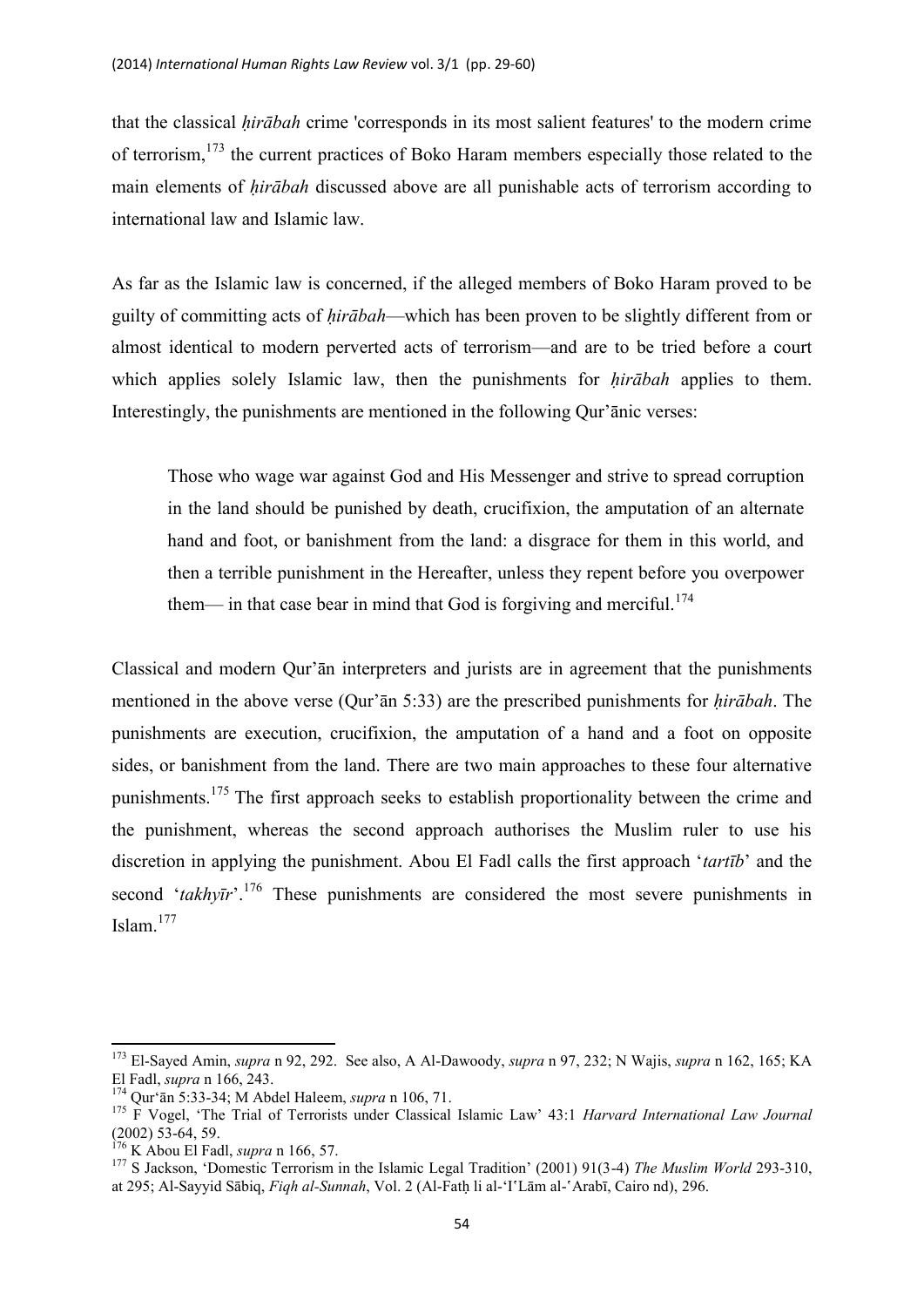It has become clear now that the Qur'an does not condone terrorist acts. Indeed, terrorist acts are crimes for which the most severe punishments are prescribed. The four alternative punishments, ranging from execution to exile, are set as a deterrent for heinous crimes committed by Boko Haram members and similar groups committing the same acts. Although the punishment may seem cruel at first glance, this falls into perspective when the interest of the whole society is taken into consideration.<sup>178</sup>

Finally, the four worldly punishments for terrorism put forward by the Qur'an above, provide workable mechanisms for those in authority if they want a moral and practical basis to combat terrorism.

# **4 General Remarks and Conclusion**

The dissatisfaction with the socioeconomic situation in Nigeria together with the lack of comprehensive understanding about the meaning of Islam among the majority of the Muslim population have paved the way to unqualified *sheiks*, and other (self-) titled religious "leaders" 'to advance their views by propagating erroneous notions of Islam that the largely ignorant masses are ready to accept and follow, than true religious scholars.<sup>179</sup>

As evident from the present study, suicide attacks, the indiscriminate killings of civilians, spreading terror among civilian population and the destruction of religious places can under no circumstances be justified with reference to Islamic religion and 'no amount of doctrinal rationalization by certain politically motivated or insufficiently informed Muslim theologians and political activists can alter this conclusion.<sup>180</sup>

There is no room in Islamic law for excuses or justification for such atrocious acts and Shari'a confers on every citizen the right to refuse to commit a crime, should any government or administrator order him to do so.<sup>181</sup> The Prophet is reported to have said 'there is no obedience in transgression: obedience is required in righteousness.<sup>182</sup>

.<br>-

 $178$  For a study on how the application of legal punishments can bring about positive change in society, see, M al -Dhahabī, *Athar Iqāmat al-ۉudūd fī Istiqrār al-Mujtamaʽ* (Maktabat Wahbah, Cairo1986/1407), 19-65.

<sup>&</sup>lt;sup>179</sup> C Bassiouni, *The Shari'a and Islamic Criminal Justice in time of War and Peace*, (Cambridge University Press, Cambridge 2014), 5-6.

<sup>180</sup> Ibid, 3.

<sup>&</sup>lt;sup>181</sup> See M E Badar, 'Islamic Law (*Shari'a*) and the Jurisdiction of the International Criminal Court' (2011) 24(2) *Leiden Journal of International Law* 411-433, 430.

<sup>182</sup> Abu Dawūd, *Sunan* Abu Dawūd, no. 2625 in *Mawsū'at al Hadith al-Sharif: Al-Kutub al-Sittah*, ed. SƗlih al-Shaykh (Dar al-Salam li al-Nashr wa al-Tawzi).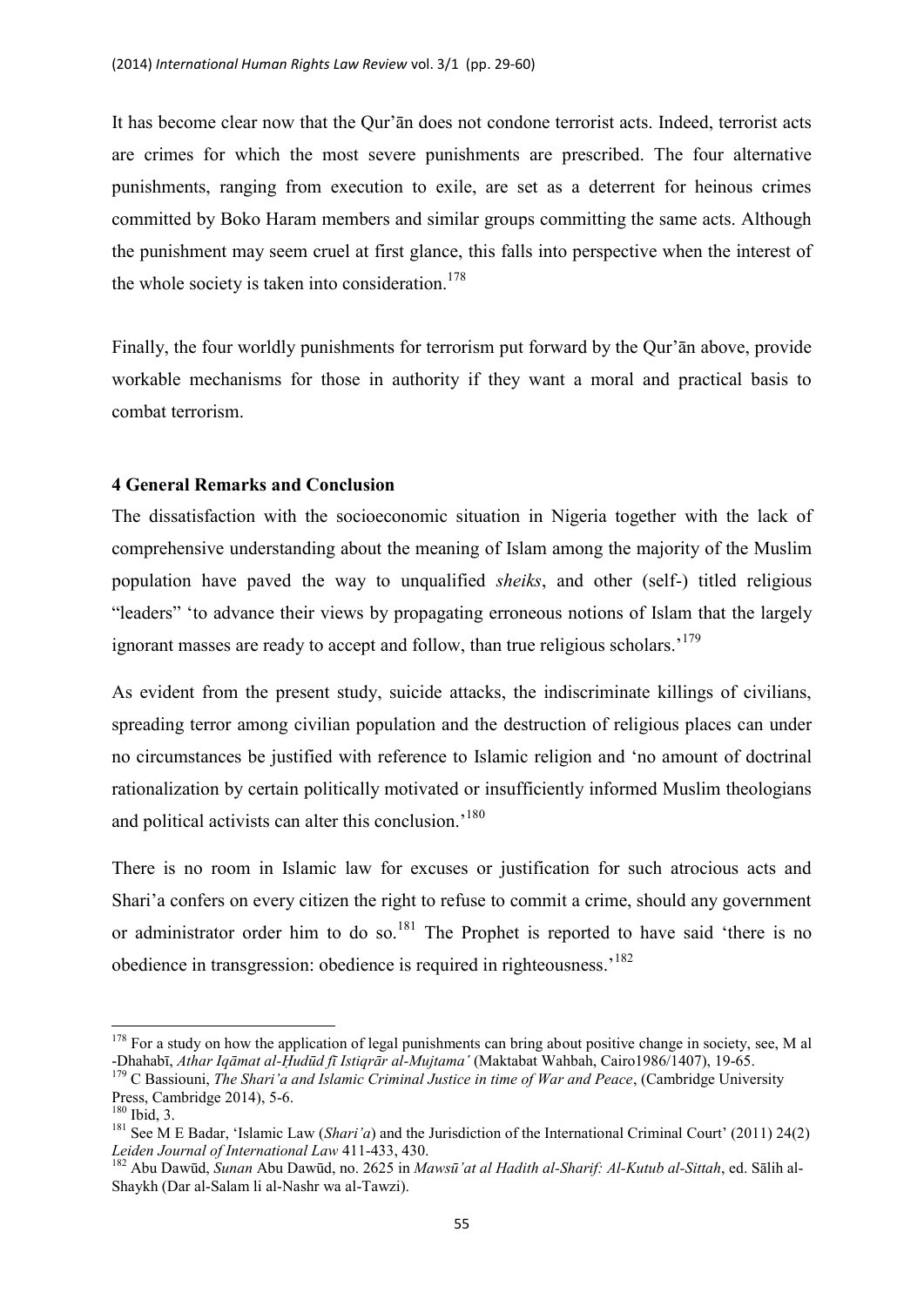As noted by Bassiouni, 'Islam rejects the postulate the ends justify the means because it is a religion grounded in values that require that ends and means conform to its specific dictates, and to its higher values and principles.<sup>183</sup> His observations on the contemporary meaning of jihad are very significant to our current discourse:

In the last 40 years, jihad as political violence has become nothing more than a revolutionary doctrine to justify those who engage in it by appealing to the legitimacy of their self-proclaimed ends. The theological technique used to achieve this ends is to cherry-pick among verses of the *Quran*, the *Hadith* (the sayings of the Prophet), historic events and practices, *fatwa(s)*, and theological pronouncements. This technique, which is contrary to the accepted techniques of *'ilm usul al-fiqh*, and also contrary to *fiqh* (doctrine), has permitted all sorts of self-serving interpretations, which are essentially distortions of the *Shari'a*. Those who engage in this method use a discourse of political rhetoric couched in theological terms that blurs the distinction between the lawful and the unlawful. The rhetoric, however, becomes powerful in it popular effect.<sup>184</sup>

The study also reveals that armed jihad can only be declared by a lawful authority 'which is to be granted when the country is threatened with invasion'.<sup>185</sup> According to Ibn Qudamah, 'declaring jihad is the responsibility of the Ruler and it depends on his independent consideration and judgment. The citizen's duty is to obey when jihad is duly declared by a lawful Ruler.<sup>186</sup> There is also consensus among the majority of Muslim jurists that 'Islam does not permit recourse to violence that disturbs peace and order in society even if it be against a government of questionable legitimacy so long as that government stays short of blatant indulgence criminality and *kufr* (denial and rejection of Islam).<sup>187</sup>

It is also simplistic to equate suicide bombing with martyrdom as Boko Haram has claimed and can be refuted based on the following reasons as rightly observed by Kamali:

a) Suicide bombings challenges two fundamental principles of Islam: the prohibition against suicide and the deliberate killing of civilians;

<sup>183</sup> C Bassiouni, *supra* n 179, 3.

<sup>&</sup>lt;sup>184</sup> C Bassiouni, 'Evolving Approaches to Jihad: From Self-Defense to Revolutionary and Regime-Change Political Violence' in C Bassiouni and A Guellali, *Jihad and Its Challenges to International and Domestic Law* (Hague Academy Press, The Hague 2010) 11-38, 13.

<sup>&</sup>lt;sup>185</sup> M Kamali, 'Jihad and the Interpretation of the Quran: Contextualising Islamic Tradition' in C Bassiouni and A Guellali, *supra* n 184, 49.

<sup>186</sup> M Ibn Qudamah, *Al-Mughni*, Vol. 9 (Matba'at al Manar, Cairo 1947) 184 quoted in M Kamali, ibid.

<sup>187</sup> M Kamali, *supra* n 185, 57.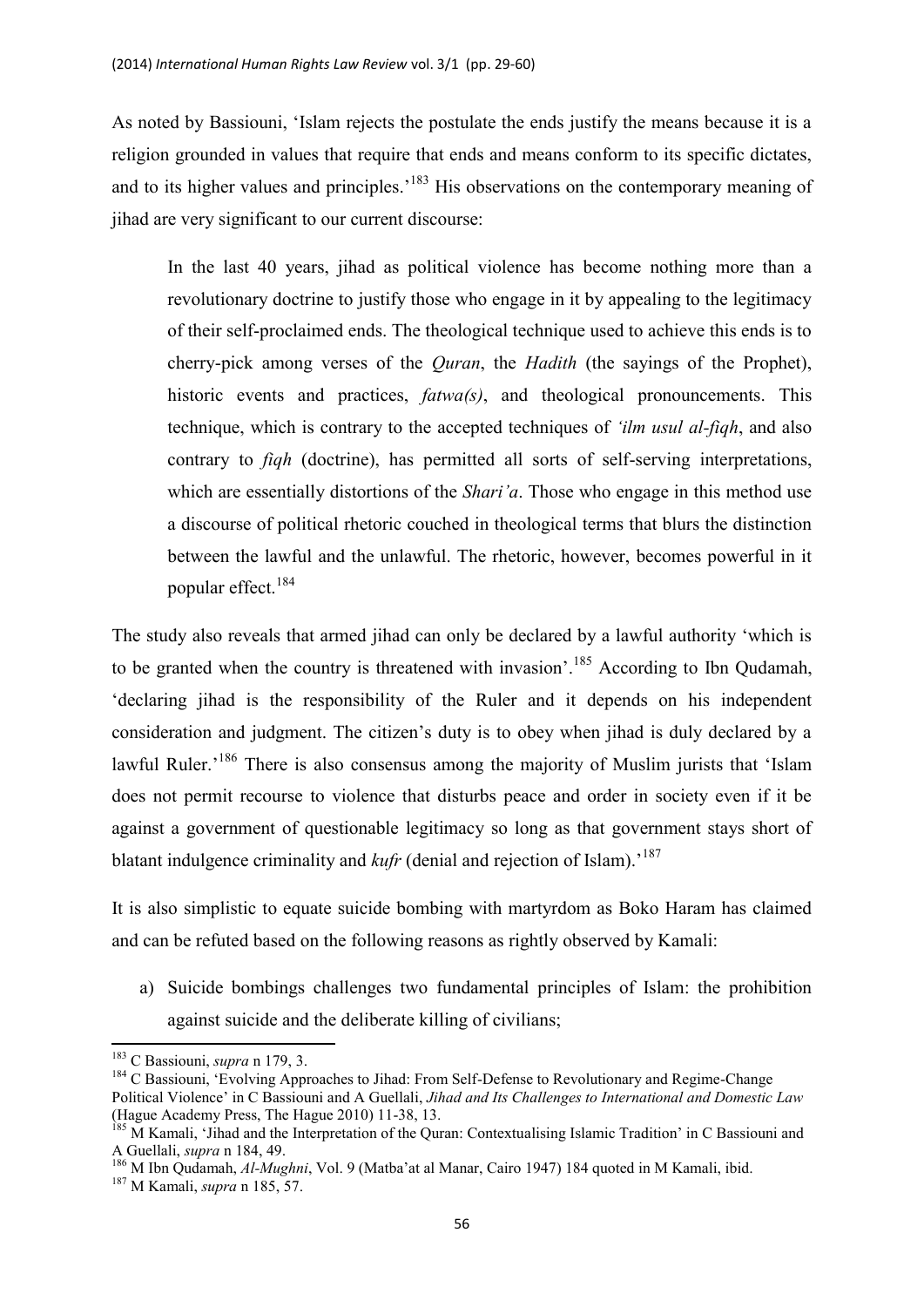- b) The Prophet Muhammad clearly sought to draw a line separating martyrdom in battle from suicide;
- c) The Prophet repudiated and denounced those who deliberately took their own lives in the course of battle, even by a warrior suffering from severe wounds;
- d) The Muslim fighters enters the battle not with intention of dying, but with the conviction that if he should die, it would be for reasons beyond his control;
- e) Martyrdom does not begin with suicidal intention, let alone the linkage of that intention with the killing of civilians;
- f) Suicide bombers intentionally set out to kill themselves and other civilians and thus violate the norms of Islamic law and ethics. $188$

In his survey on the doctrinal prescriptions of Islam in the conduct of foreign policy Gene W. Heck arrived to the following conclusion:

In short, as its roots, Islam rightly prides itself as a "religion of tolerance" ("*dīn altasāmuh*") and there is little within its doctrine to suggest otherwise. As such, the practices of modern terrorist groups that purport to operate under its banner may be seen as antithetical to its very teachings.

For in its prescriptions, *Qur'ānic* doctrine directly refutes, rather than supports, the modern tactics of militant "*jihadi*" networks. This is the most critical of findings. For recognition of this reality is critical to any strategy that seeks t mitigate the spread of terrorism and spare future generations from the nihilism of terror now perpetrated in Islam's sacred name.<sup>189</sup>

Islam also prohibits accusing others of disbelieve or *takfīr* an infidelizing ideology which has been adopted by some members of Boko Haram for achieving personal aims and political gains. The Grand Sheikh of Al-Azhar, Sheikh Ahmed Al-Tayyeb, has recently described *takfīr* as a 'blind sedition and a catastrophe for Islam.'<sup>190</sup> He stressed that *takfīr* aims to distort the image of Islam and criticized the spread of *takfīri fatwas* in the Muslim world and those who issue such *fatwas*. <sup>191</sup> Recently, Dar al-Ifta Al-Missriyyah warned against this ideology and emphasised that accusing other of disbelief is governed by certain principles,

.<br>-

<sup>&</sup>lt;sup>188</sup> M Kamali, *The Right to Life, Security, Privacy and Ownership in Islam*, (Islamic Text Society, Cambridge, 2008) 33.

<sup>189</sup> G Heck, *The Islamic Code of Conduct for War and Peace: An Inquiry into the Doctrinal Prescriptions of Islam in the Conduct of Foreign Policy* (King Faisal Center For Research and Islamic Studies, Riyadh, 2006) 96.

<sup>&</sup>lt;sup>190</sup> Addressing a ceremony held in Cairo on Monday 13 January 2014 to celebrate the birthday of Prophet Muhammad (PBUH) available online at [<http://abna.ir/data.asp?lang=3&Id=496697](http://abna.ir/data.asp?lang=3&Id=496697) and

[http://english.irib.ir/news/world/africa/item/180468-al-azhar-ulema-warn-against-takfiri-thought>](http://english.irib.ir/news/world/africa/item/180468-al-azhar-ulema-warn-against-takfiri-thought)  $\frac{m_1m_2m_3}{191}$  Ibid.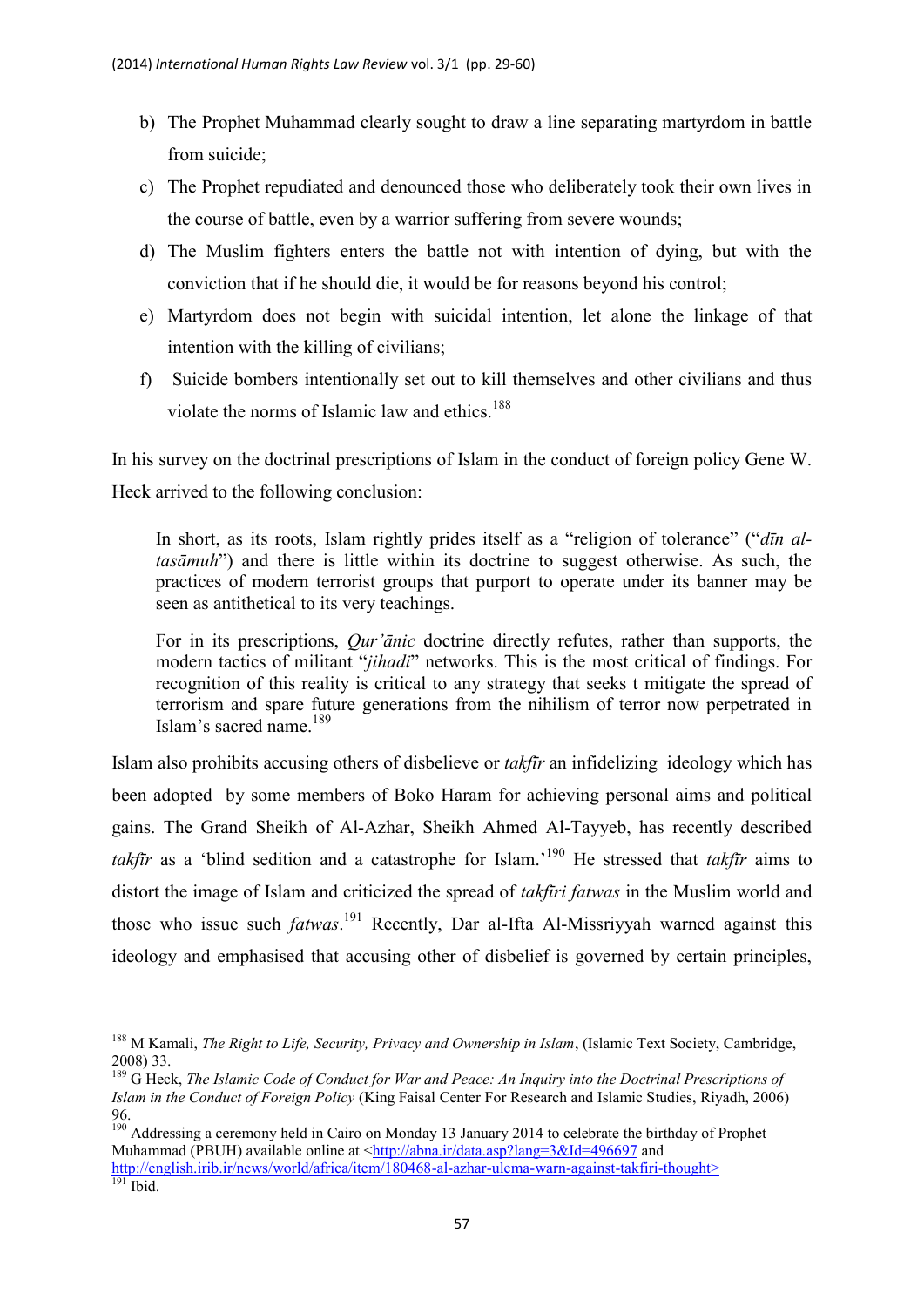provisions, and rulings.<sup>192</sup> It added, 'that the danger of such an infidelizing ideology lies in killing and unlawfully consuming the wealth of the person accused of disbelief, lying and hypocrisy under the pretext of Allah's cause and finally executing terrorist operations and killing peaceful civilians.'<sup>193</sup>

As for the acts of spreading terror amongst civilians and the indiscriminate and systematic killings of civilians and children as practiced and continued to be practiced by members of Boko Haram the present study arrived to the conclusion that these acts amount to the crime of *hirābah, a had* (pl. *hudūd*) crime explicitly proscribed in the Qur'ān where punishment is mandatory.<sup>194</sup> It is worth pointing out that the deadly attacks against school children and the prohibition of English education in Nigerian schools by members of Boko Haram was recently condemned in an official statement by the Grand Mufti of Egypt.<sup>195</sup> He quoted the following verse from the Qur'an in order to emphasis the respect of the sanctity of life and the prohibition of aggression against it, be it Muslim or non-Muslim:<sup>196</sup>

On that account: We ordained for the Children of Israel that if any one slew a person – unless it be for murder or for spreading mischief in the land – it would be as if he slew the whole people: and if any one saved a life, it would be as if he saved the life of the whole people. Then although there came to them Our messengers with clear signs, yet, even after that, many of them continued to commit excesses in the land. Qur'an 5:32 [Yusuf Ali translation]

The primary purpose of the ICC is to provide justice for victims of such heinous crimes as those suffered by Nigerian civilians at the hands of Boko Haram. However the selection of certain situations and not others for prosecution before the ICC has drawn heavy criticism on the Court. Adding to this the choice of mainly western inspired law to be applied at the Court makes the institution seem even more imperialistic and can damage the perception of its legitimacy in Africa and elsewhere. With the appointment of the first African jurist to be the Court's prosecutor, the ICC seems to be trying to change its image of 'white people

.<br>-

<sup>&</sup>lt;sup>192</sup> Dar al-Ifta Al-Missriyyah, 'The Egyptian Society is Exposed to Rolling of Systematic Infidelization' available online at < [http://eng.dar-alifta.org/foriegn/ViewArticle.aspx?ID=472&CategoryID=1>](http://eng.dar-alifta.org/foriegn/ViewArticle.aspx?ID=472&CategoryID=1)

<sup>193</sup> Ibid.

<sup>194</sup> See El Sayed A Amin, *supra* n 92.

<sup>&</sup>lt;sup>195</sup> 'Grand Mufti of Egypt Denounced Boko Haram's Attack on School Children and Interdiction of Languages in Nigerian Schools', The Media Centre of Dar al-Ifta Al-Missriyyah 11 March 2014 available online at <http://www.dar-alifta.org/Viewstatement.aspx?ID=2950&type=1>

 $\frac{196}{196}$  Ibid.